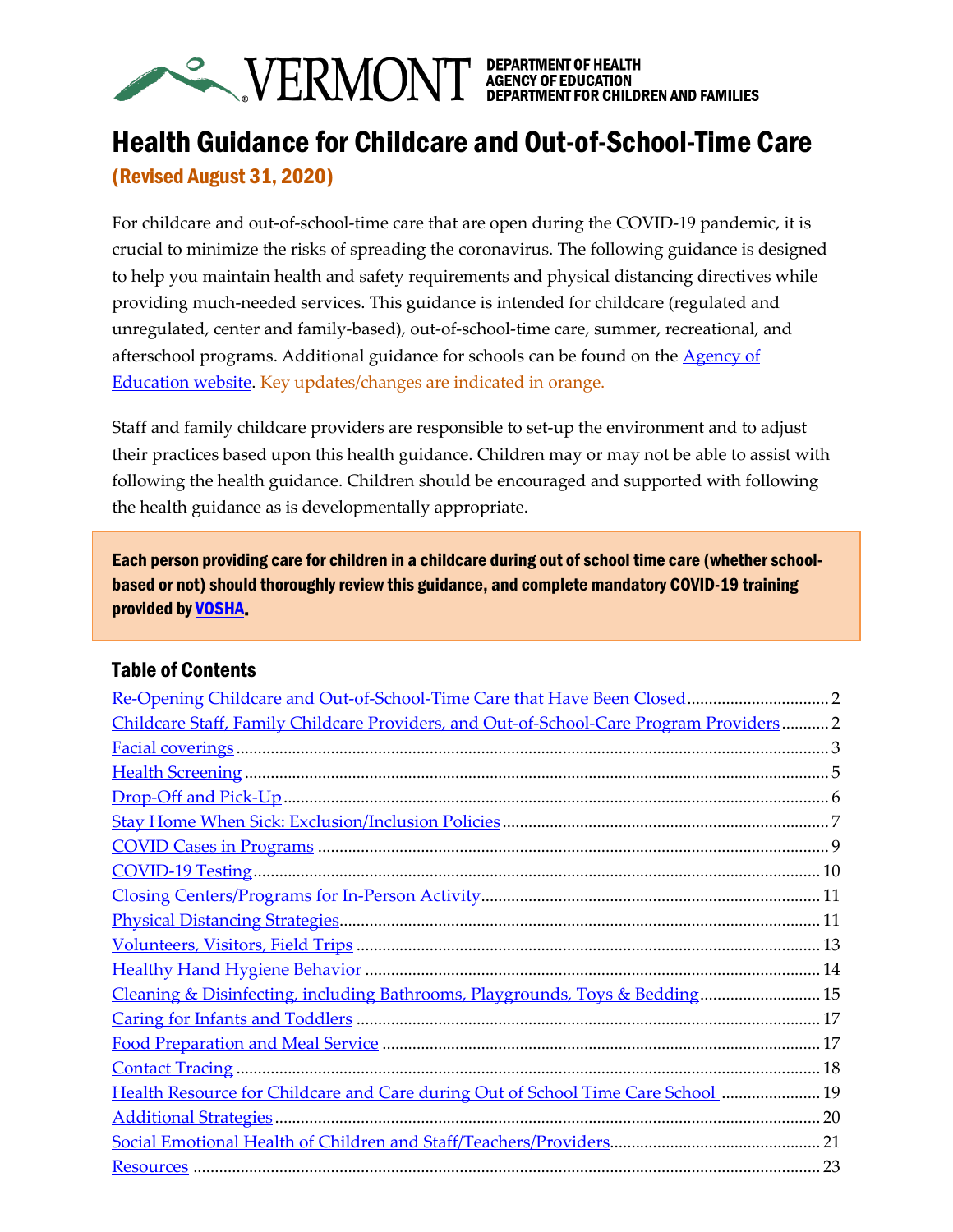# <span id="page-1-0"></span>Re-Opening Childcare and Care during Out of School Time that Have Been Closed

[Take steps](https://www.cdc.gov/coronavirus/2019-ncov/php/building-water-system.html) to ensure that all water systems and features (for example, drinking fountains, decorative fountains) are safe to use after a prolonged facility shutdown to minimize the risk of Legionnaires' disease and other diseases associated with water.

Existing licensed providers do not need to complete lead testing and remediation before reopening after June 1. Only providers now applying for a childcare license are required to complete lead testing (and other water tests) prior to opening, consistent with existing CDD regulations. Existing providers will complete testing and remediation as instructed by Vermont Department of Health Lead Water Testing Program.

## <span id="page-1-1"></span>Childcare Staff, Family Childcare Providers, and Out-of-School-Care Program Providers

Some individuals are at higher risk of developing severe COVID-19. Among adults, the risk for severe illness from COVID-19 increases with age. **Older adults and those with specific underlying medical conditions should be encouraged to talk to their healthcare provider to assess their risk and to determine if they should avoid in-person contact in which physical distancing cannot be maintained.**

Based on what we know now, those at higher risk for severe illness from COVID-19 are people of all ages with [underlying medical conditions, particularly if not well controlled,](https://www.cdc.gov/coronavirus/2019-ncov/need-extra-precautions/groups-at-higher-risk.html) including, but not limited to:

- o Chronic kidney disease
- o COPD (chronic obstructive pulmonary disease)
- o Immunocompromised state from solid organ transplant
- o Obesity (body mass index [BMI] of 30 or higher)
- o Serious heart conditions, such as heart failure, coronary artery disease, or cardiomyopathies
- o Sickle cell disease
- o Type 2 diabetes mellitus

Based on what we know at this time, a list of conditions for individuals who *might be* at increased risk for severe illness from COVID-19 can be found on the [CDC's website](https://www.cdc.gov/coronavirus/2019-ncov/need-extra-precautions/people-with-medical-conditions.html?CDC_AA_refVal=https%3A%2F%2Fwww.cdc.gov%2Fcoronavirus%2F2019-ncov%2Fneed-extra-precautions%2Fgroups-at-higher-risk.html). This list is continually evolving, so programs and staff should plan to periodically review the list for revisions and work with their healthcare provider to determine individual risk.

*For home-based childcare:* If a household member has any of the conditions described above, providers should ensure physical distancing (a minimum of 6 feet) between the childcare children and the household member, ideally the household member would remain in rooms separate from the children. Cleaning/disinfecting standards should also be followed, as described below.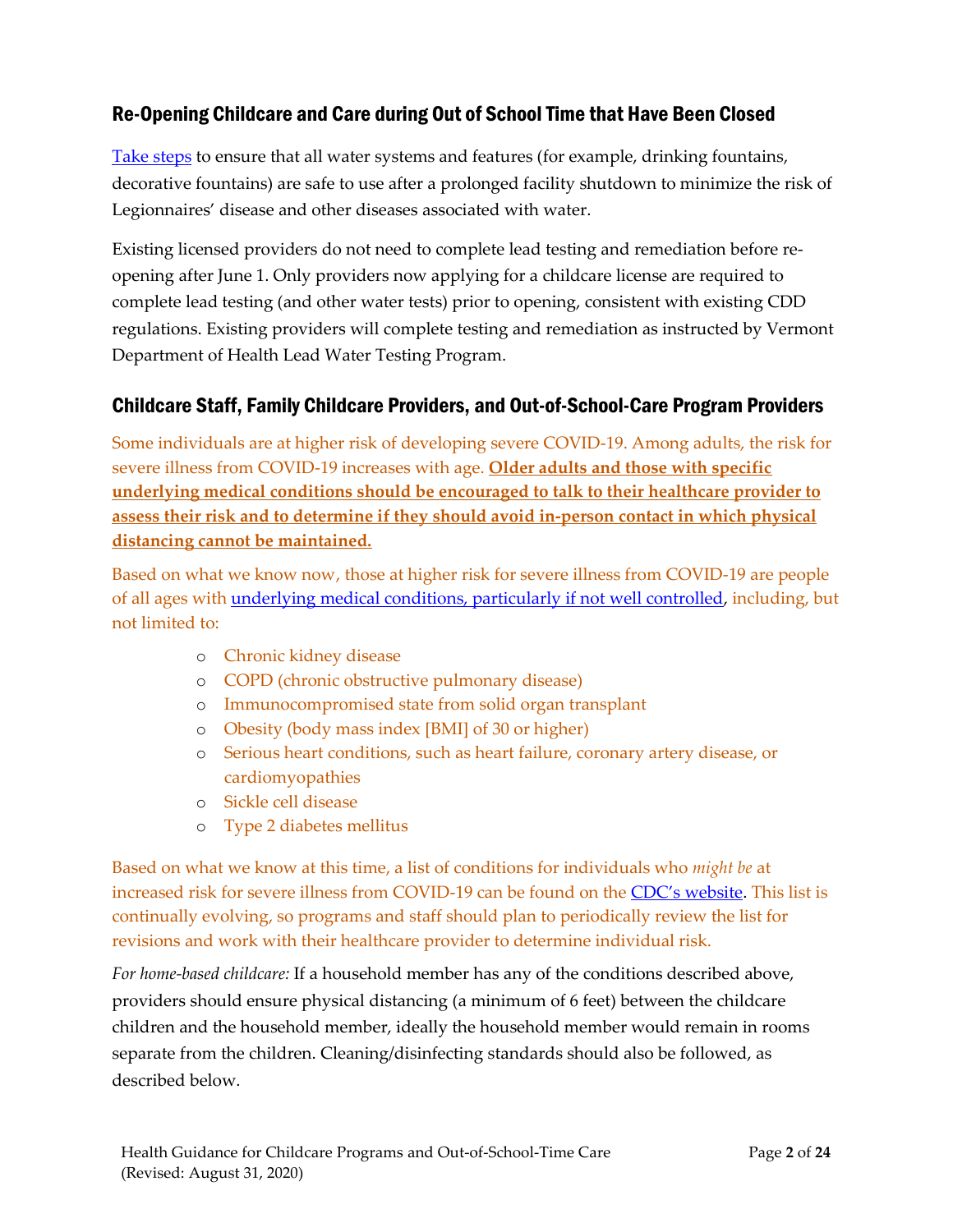# <span id="page-2-0"></span>Facial Coverings

Wearing cloth face masks or coverings has been shown to be effective in reducing the risk of spreading coronavirus. This is because the virus can spread even if a person does not have any symptoms. **All staff must wear facial coverings while providing care.** CDC recommends facial coverings in settings where other physical distancing measures (at least 6 feet) are difficult to maintain, especially in areas of significant community-based transmission. **Adults doing dropoff and pick-up are required** to wear facial coverings. Instructions for wearing and making facial coverings can be found on the CDC [website.](https://www.cdc.gov/coronavirus/2019-ncov/prevent-getting-sick/diy-cloth-face-coverings.html)

Please note on July 24, 2020, Governor Scott issued an Executive Order which requires facial coverings in public wherever close contact is unavoidable. The Order includes the following language:

*For the sake of clarity, the requirements for masks or facial coverings or permitted alternatives in specific circumstances shall continue to apply as set forth in the following guidance:*

- *Phased Restart Work Safe Guidance issued by the Secretary of the Agency of Commerce and Community Development (ACCD) permitting limited alternatives to face masks in limited workplace settings, as well as some flexibility on use of masks or facial coverings in other circumstances, such as when eating in a restaurant;*
- *Safety and Health Guidance for Reopening Schools, Fall 2020 issued by the Secretary of the Agency of Education (AOE);*
- *Health Guidance for Childcare and School Age Camps/Care issued by the VDH, AOE and the Department for Children and Families;* (please note that this is this guidance)
- *Guidance to Healthcare Providers issued by the VDH; and*
- *Other as set by a designated Secretary or Commissioner, with the approval of the Governor.*

**Facial coverings for children are strongly recommended**, with the following guidance:

- CDC recommends no facial coverings for children under 2-years-old. As such, children under 2-years-old **must not** wear facial coverings.
- Parents/caregivers should encourage their children to wear facial coverings upon arrival and pick-up.
- Help children understand the importance of wearing facial coverings to prevent the spread of germs
- Facial coverings are developmentally appropriate when children can properly put on, take off, and not touch or suck on the covering.
- Children, older than 2-years, who have a medical or developmental reason for not wearing a facial covering should not wear one. These decisions should be made in partnership with the family and the child's healthcare provider.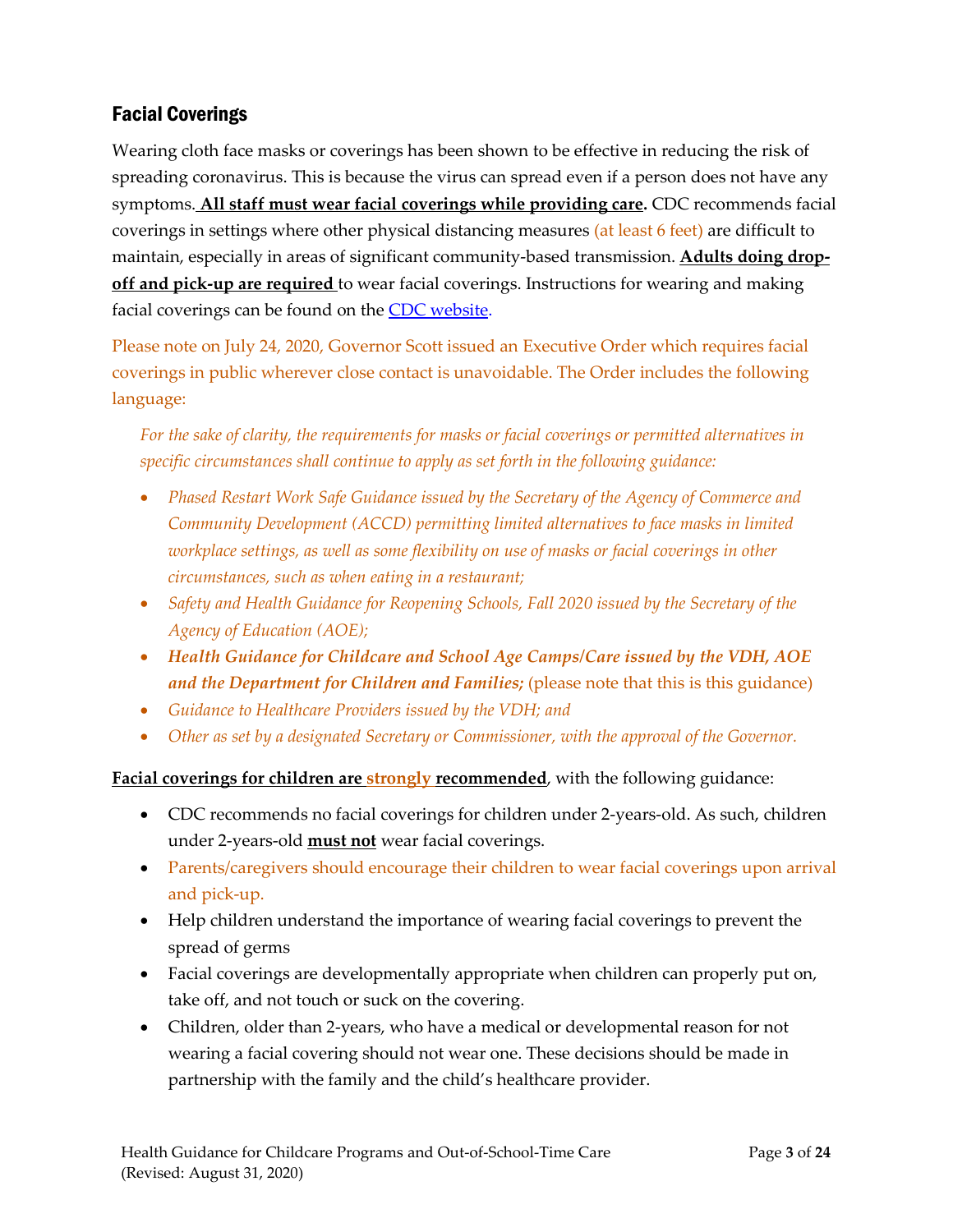- Children should not wear facial coverings while sleeping, eating, or swimming (or when they would get wet)—encourage physical distancing during these times, as much as possible.
- Facial coverings with ties are not recommended for young children as they pose a risk of choking or strangulation.
- Children remove facial coverings during outdoor activities when they can maintain physical distancing and have ready access to put them back on as needed when activity stops.
- **Please note: Facial coverings are required for children in all programs in schools, including prekindergarten and afterschool programs, as medically and developmentally appropriate. School age children should wear facial coverings while in childcare or care during out-of-school-time.**

The following is guidance for childcare providers, staff, teachers:

- Adults should not wear facial coverings while eating or swimming (or when they would get wet). Reinforce physical distancing from children and other adults as much as possible during these times.
- Adults may remove facial coverings during outdoor activities when they can maintain physical distancing and have ready access to put them back on as needed when activity stops.
- Adults may remove facial coverings indoors for brief periods of time including during eating and drinking if they can assure 6 feet of distance between children and other staff, to the best of their ability.
- Child care licensing regulations require staff/providers sit with children while they eat. Health recommendations encourage staff/providers to not eat at the same time as children when 6 feet of distance cannot be maintained.
- Staff may take off their facial covering in select circumstances when physical distancing cannot be maintained, such as when a parent/caregiver is hearing impaired and reads lips to communicate. It is also recommended to use facial coverings with clear plastic windows to support communication when there is ongoing contact with individuals
- Providers and staff who may consider using clear face coverings include:
	- o Those who interact with children or staff who are deaf or hard of hearing
	- o Providers and staff of children learning to read
	- o Providers and staff of children in English as a second language classes
	- o Providers and staff of children with disabilities
- The use of clear facial shields for **adults** that cover the eyes, nose, and mouth is less preferable, but allowable. They must meet all of the health guidance of the Vermont Department of Health. Face shields should extend below the chin and to the ears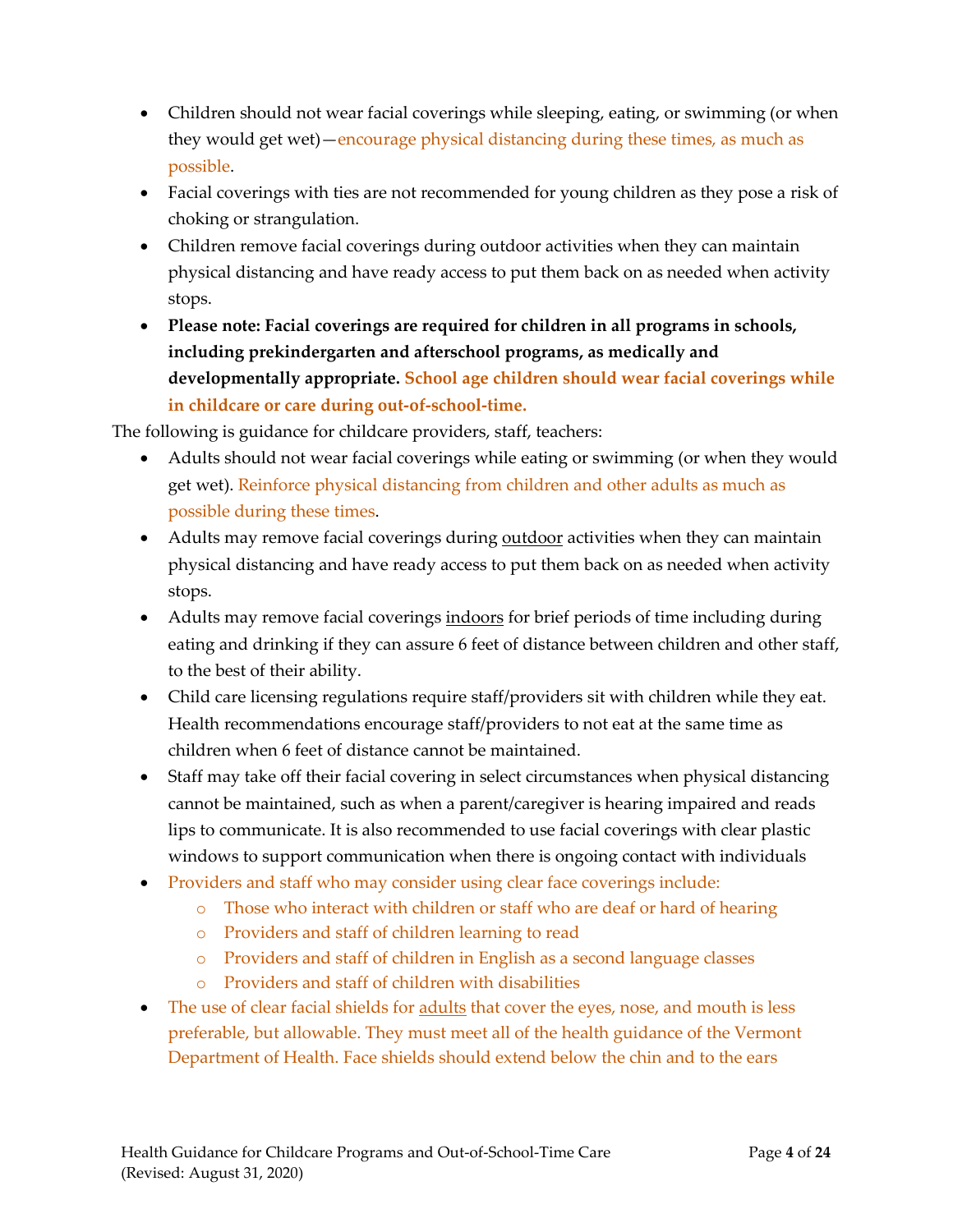laterally, and there should be no exposed gap between the forehead and the shield's headpiece. Student should not wear face shields.

The following is specific guidance for family childcare providers:

- Adult household members **must** wear facial coverings when they are within 6 feet of children in care.
- The same facial covering requirements apply to children who live in the home as children in care, as described above.

## <span id="page-4-0"></span>Health Screening

*Please note: This is a major change from the previous version.*

All children (or their parents/caregivers on their behalf) and staff should conduct daily monitoring for COVID-19 exposure and symptoms. Programs should develop processes to receive parental/caregiver and staff reports regarding exposure and symptoms. **Programs may choose to ask children and staff to do symptom monitoring at home or prior to entering the school building.** (Note: Family childcare providers are required to conduct this daily health check on themselves before the first childcare child arrives):

Children who have arrived from school or children who are arriving via Specialized Child Care Transportation Vendors are not required to have a daily health check, as this would have already occurred.

Exposure is defined as: close contact with a person who has COVID-19 within the last 14 days. *Based on our current knowledge, a close contact is someone who was within 6 feet of an infected person for at least 15 minutes starting from 48 hours before illness onset until the time the patient is isolated.*

<span id="page-4-1"></span>COVID-19 symptoms include the following:

- Cough
- Fever (100.4 or greater)
- Shortness of breath
- Chills
- Fatigue
- Muscle pain or body aches
- Headache
- Sore throat
- Loss of taste or smell
- Congestion or runny nose
- Nausea, vomiting or diarrhea (diarrhea is defined as frequent loose or watery stools compared to child's normal pattern)

Childcare and out-of-school-time care should conduct temperature screening of children and staff. This should occur at the first point of contact. Programs should use the protocol provided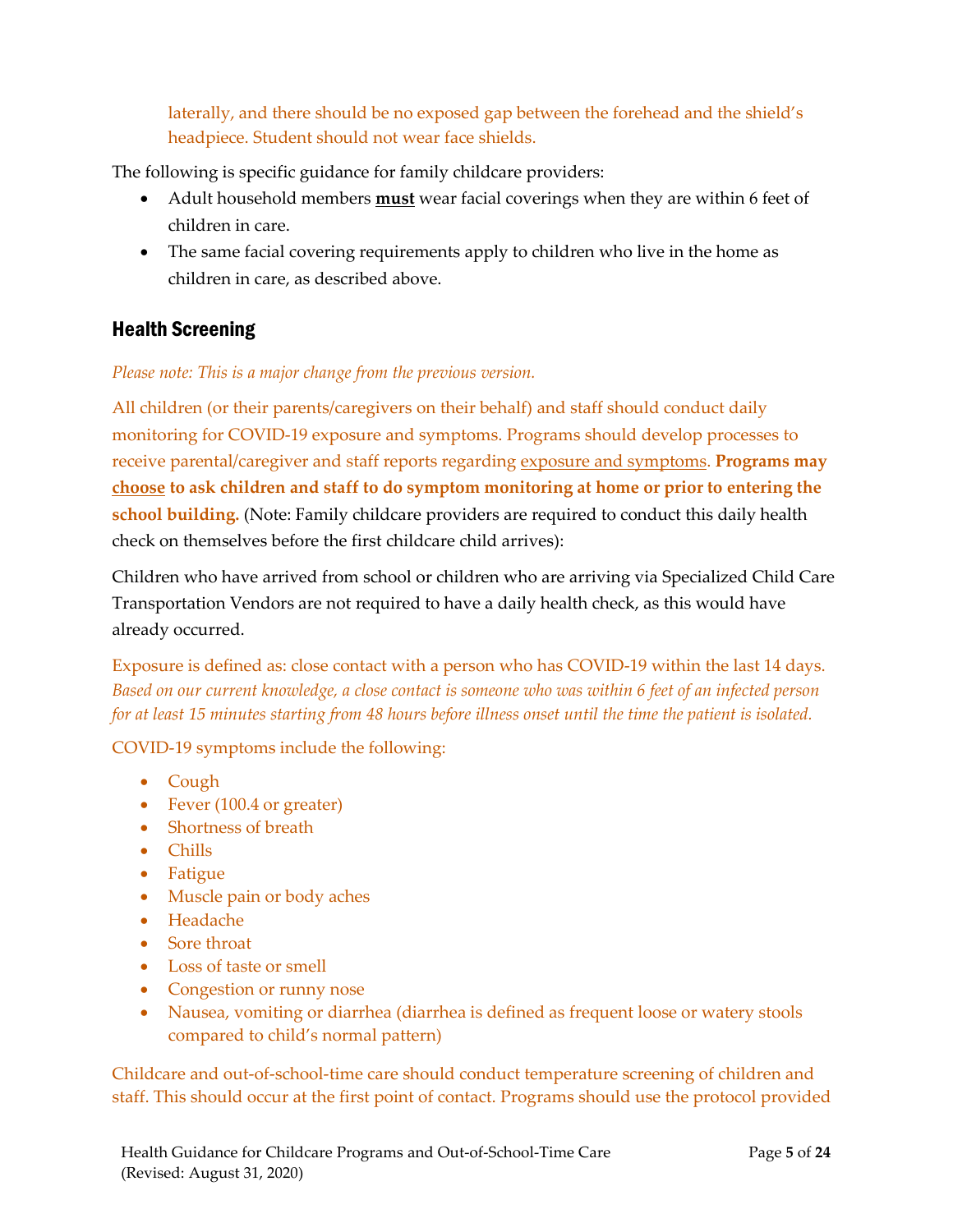below. If staff conduct temperature screening at home, they should report this information daily.

**Staff or children who have COVID-19 exposure, or signs/symptoms of COVID-19 must not come to care/program or should be sent home as soon as possible.** 

**Temperature check protocol:** *Temperature checks should occur upon entrance and when possible near a sink/hand sanitizer station. A non-contact thermometer is strongly recommended.*

- $\rightarrow$  Wash hands
- $\rightarrow$  Wear a facial covering, eye protection (goggles\* or a face shield), and a single pair of disposable gloves. Note: Personal glasses and safety glasses are inadequate.
- $\rightarrow$  Check each child's temperature
- $\rightarrow$  If performing a temperature check on multiple children, ensure that a clean pair of gloves is used for each child and that the thermometer has been thoroughly cleaned in between each check.
- → Remove and discard gloves in between children—*if disposable or non-contact thermometers are used and the screener did not have physical contact with a child, gloves do not need to be changed before the next check.*
- → *If non-contact thermometers are used, they must be cleaned routinely. Follow instructions provided by the manufacturer for any device used. Instructions may include helpful information such as optimal conditions for using the device, calibration if necessary, or proper cleaning and storage.*

\* Goggles do not need to be airtight but do need to prevent splashes or droplets from landing in the eye. For this reason, lab goggles with holes are not sufficient.

## <span id="page-5-0"></span>Drop-Off and Pick-Up

- Signs **must** be posted at all entrances clearly indicating that no one may enter if they have symptoms of respiratory illness.
- Ideally, the same parent, caregiver or designated person should drop-off and pick-up the child every day.
- Parents and designated person should NOT do drop-off or pick-up when:
	- o They have possible symptoms of COVID-19,
	- o They are self-quarantining due to close contact with a COVID-19 positive individual or travel or awaiting their own COVID-19 test results, and/or
	- o They are isolating because they are currently infected with COVID-19.
- Consider staggering arrival and drop-off times and/or plan to limit direct contact with parents and designated persons, as much as possible.
- Hand hygiene stations should be set up at the entrance of the facility or the entrance process could be rerouted through a different entrance nearest the sink, so that children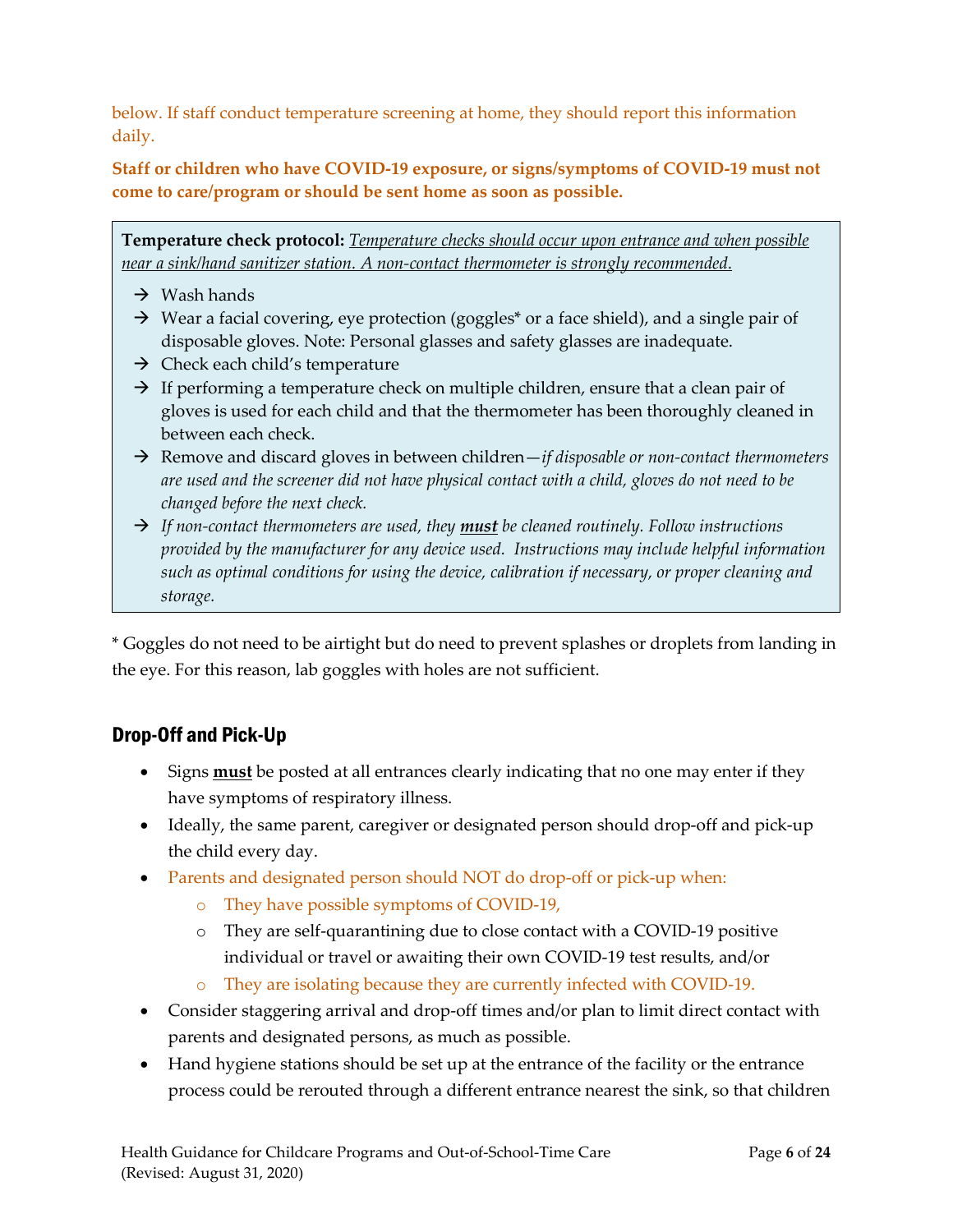can wash their hands before they enter, or immediately upon entry into the facility or childcare home.

- Parents and designated persons who are self-quarantining due to close contact with a COVID-19 positive individual should NOT do drop-off or pick-up.
- Infants could be transported in their car seats. Store car seats out of children's reach and in a manner that ensures car seats aren't touching one another.
- If programs are transporting children:
	- o Programs **must** adhere to requirements of group size.
	- o Programs should space children out in the vehicle to the best of their ability.
	- o Drivers are required to wear facial coverings while transporting children.
	- o Assign seats for children on a bus/vehicle.
	- o Cleaning and disinfecting:
		- Practice routine cleaning and disinfecting of frequently touched surfaces, including surfaces commonly touched in the driver's area of the car.
		- **•** Drivers and monitors/additional adults should wash hands regularly with soap and water for at least 20 seconds. If soap and water are not readily available, use an alcohol-based hand sanitizer containing at least 60% alcohol.
		- All vehicles **must** have an adequate supply of hand sanitizer.
		- If there is a known or suspected case of COVID-19 that has been transported, please follow [CDC Guidance.](https://www.cdc.gov/coronavirus/2019-ncov/community/organizations/bus-transit-operator.html)

## <span id="page-6-0"></span>Stay Home When Sick: Exclusion/Inclusion Policies

The health department encourages all providers and families to coordinate decision making around the child's care with the child's healthcare provider if there are specific health concerns, chronic disease, or complex social or emotional dynamics in the home.

Children who travel to or arrive from out-of-state **must** follow Agency of Commerce and Community Development (ACCD) and Health Department guidance around quarantine before returning to childcare and/or out-of-school-time care, which includes travel out-of-state at any point during the year. More information is available on the Vermont Department of Health's [COVID-19 travel site](https://www.healthvermont.gov/response/coronavirus-covid-19/traveling-vermont) and th[e ACCD website.](https://accd.vermont.gov/covid-19/restart/cross-state-travel)

Children and staff will be **excluded from in-person activities,** if they**:**

- Show [symptoms](#page-4-1) of COVID-19
- Have consulted with their healthcare provider about current symptoms, COVID-19 testing was recommended, and they are awaiting test results.
- Have been in close contact with someone with confirmed COVID-19 in the last 14 days
- Have a fever (temperature greater than  $100.4^{\circ}F$ )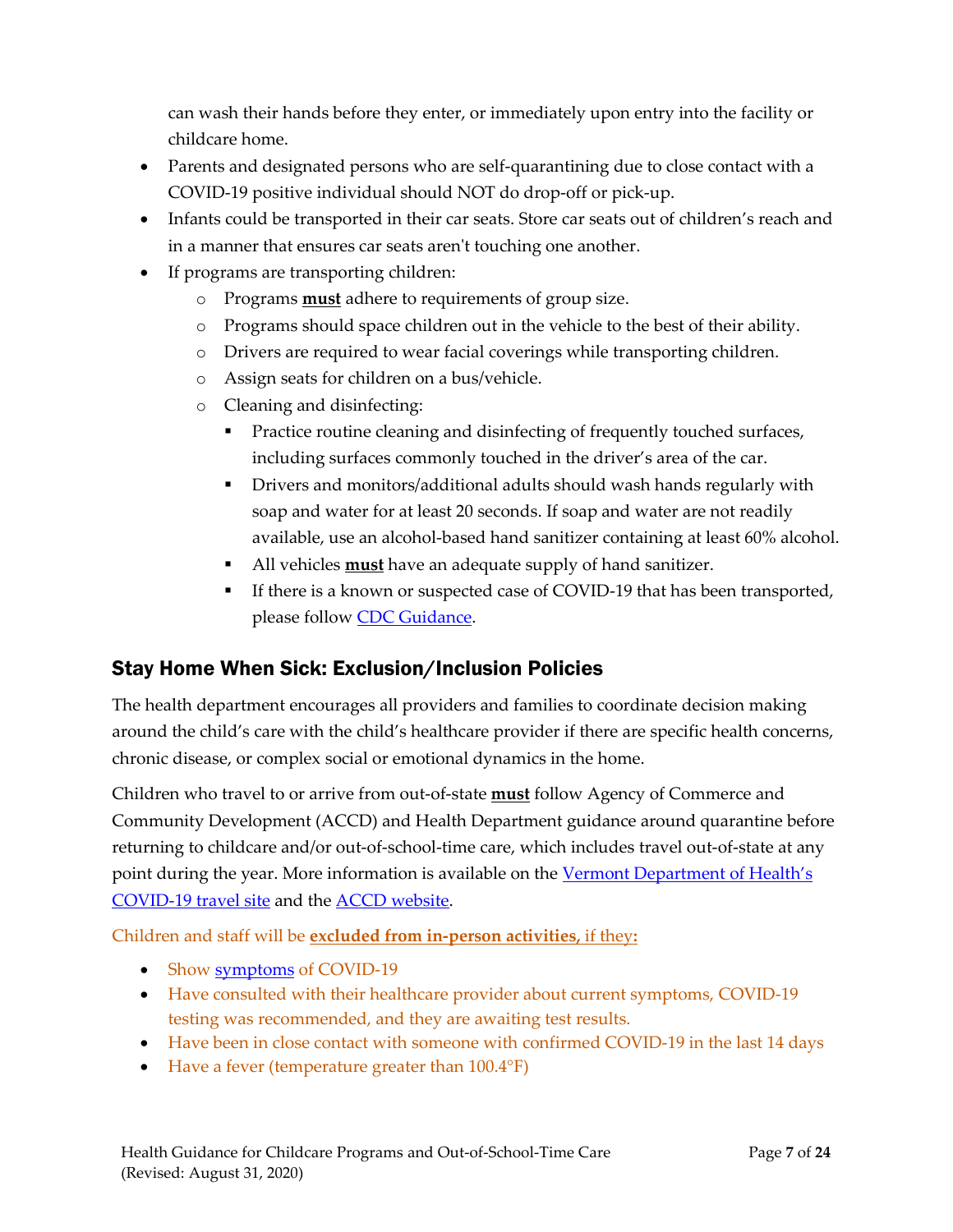If above signs and symptoms begin while in care or in your program, the child (or staff member) **must** be sent home as soon as possible. Keep sick children separate from well children and limit staff contact as much as reasonably possible, while ensuring the safety and supervision of the sick child(ren) until they leave. If a family childcare provider has any of the above signs and symptoms, she/he **must** arrange for children to be picked-up as soon as possible and keep as much a distance from children while waiting for children to be picked-up as possible.

- Children and staff **must** be excluded from care or your program and family childcare providers should remain closed until they are no longer considered contagious. The family should consult with their child's healthcare provider. Based on clinical judgment, the child's healthcare provider will be able to help the family determine what medical course to take (e.g. whether or not they think COVID-19 testing may be necessary). A medical note is not required for anyone to return to care in cases in which COVID-19 is not suspected.
- Children and staff with a fever greater than 100.4°F, no specific diagnosis, and COVID-19 is not suspected by the healthcare provider **must** remain at home until they have had no fever for a minimum of 24 hours without the use of fever-reducing medications (e.g., Advil, Tylenol).
- A family childcare provider who has a fever greater than 100.4°F, no specific diagnosis, and COVID-19 is not suspected by the healthcare provider should remain closed until they have had <u>no fever for a minimum of 24 hours</u> without the use of fever-reducing medications.
- Materials, toys, and furniture touched by children or staff who are sent home should be thoroughly cleaned and disinfected.
	- o Family childcare providers and/or staff should protect themselves by wearing an over-large button-down, long sleeved shirt and by wearing long hair up off the collar in a ponytail or other updo. Those that haven't worn a button-down shirt and who have had close contact with the child sent home, should assess the need to shower and change clothes, depending on proximity of contact.
	- o Family childcare providers and/or staff should change button-down shirt if there are secretions on it.
	- o Family childcare providers and/or staff should wash their hands, neck, and anywhere touched by a child's secretions.
	- o Family childcare providers and/or staff should change the child's clothes if secretions are on the child's clothes, including drool.
	- o Contaminated clothes should be placed in a plastic bag or washed in a washing machine.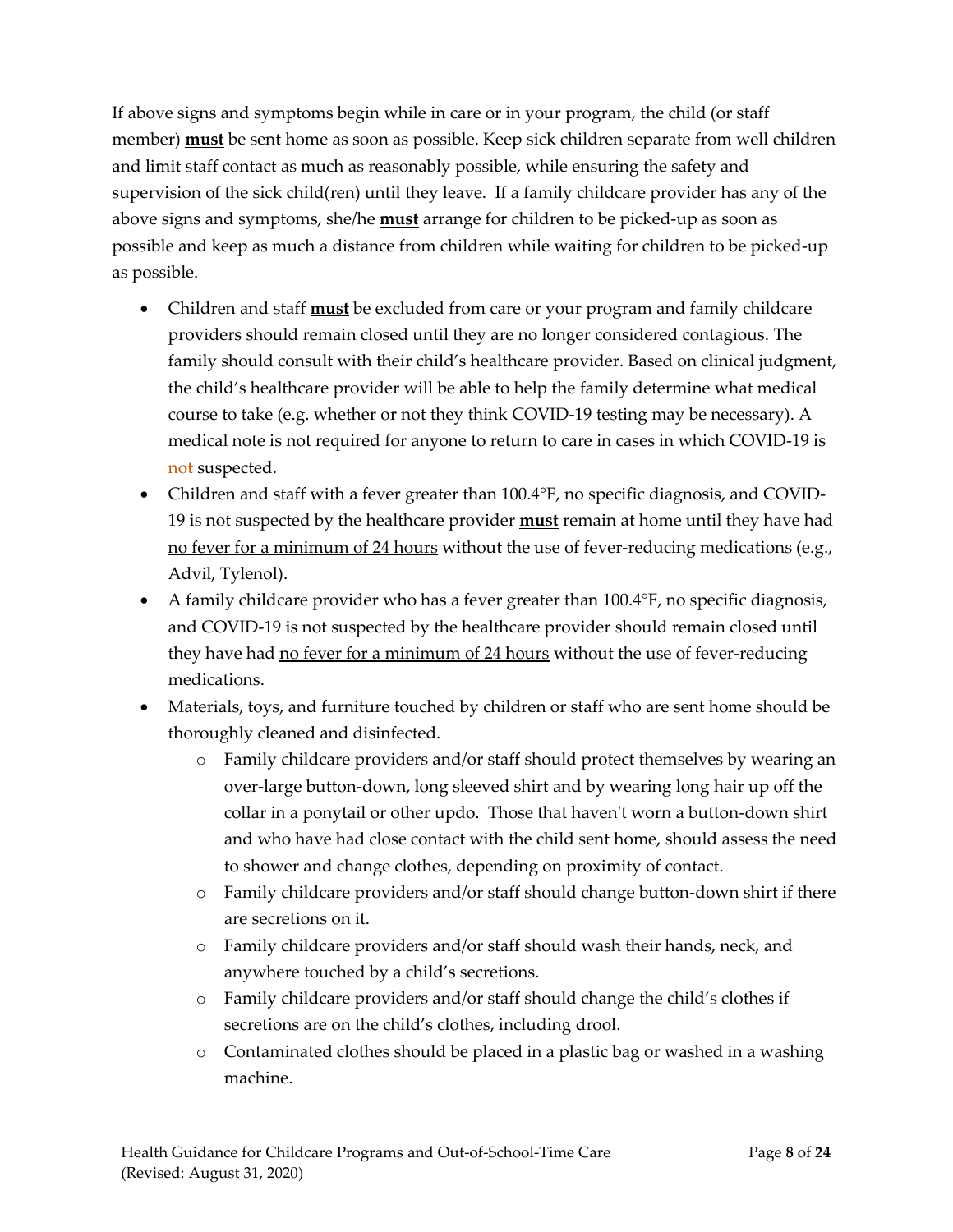Healthy children, family childcare providers, and/or staff with the following symptoms/ conditions **are not excluded from in-person activities:**

- Allergy symptoms (with no fever) that cause coughing and *clear runny nose* may stay if they have medically diagnosed allergies and follow medical treatment plans.
- Well-controlled asthma

**New symptoms of congestion/runny nose should be excluded and contact the child's healthcare provider, and not return until no longer contagious.** 

**Children with documented allergies or well-controlled asthma do NOT require a medical clearance note from the child's healthcare provider to attend the program or Family Child Care Home. However, a child with a new diagnosis of asthma does require written confirmation from the child's healthcare provider.**

The Health Department is currently drafting symptom and testing protocol to support returnto-care determinations for children with COVID-like symptoms. Once finalized, this will be posted on the Health Department [website.](https://www.healthvermont.gov/response/coronavirus-covid-19/schools-and-child-care-programs)

Note: If a parent/caregiver or staff member reports symptoms of COVID-19, encourage them to have a conversation with their healthcare provider to see if they should be tested for COVID-19. The parent/caregiver or staff member can [contact 2-1-1](http://www.vermont211.org/contact-211-topmenu-48) for information on where to access a healthcare provider if they do not have one. Families who do not have insurance can contact [Vermont Health Connect](https://portal.healthconnect.vermont.gov/VTHBELand/welcome.action) for information about affordable insurance options. This also applies to family childcare providers who have symptoms of COVID-19.

## <span id="page-8-0"></span>COVID Cases in Programs

If a family childcare provider, staff person, child, or parent/caregiver has been identified as a [close contact](https://www.healthvermont.gov/sites/default/files/documents/pdf/COVID-19_What-to-do-if-you-are-a-close-contact-of-someone-with-COVID-19_final.pdf) to someone who is diagnosed with COVID-19; they should self-quarantine: stay home or stay closed in the case of a family childcare provider. *This does not include healthcare workers that are properly using Personal Protective Equipment (PPE). Please refer to the Health* [Department's website](https://www.healthvermont.gov/response/coronavirus-covid-19/about-coronavirus-disease-covid-19) for what it means to be in close contact and for instructions for isolation, [quarantine, and self-observation.](https://www.healthvermont.gov/sites/default/files/documents/pdf/COVID-19-chart-observation-isolation-quarantine_final.pdf)

If COVID-19 is confirmed in a child or staff member:

- The person diagnosed with COVID-19 should isolate according to [guidelines](https://www.healthvermont.gov/sites/default/files/documents/pdf/COVID-19-chart-observation-isolation-quarantine_final.pdf) set forth by the Vermont Department of Health.
- Open outside doors and windows and use ventilating fans to increase air circulation in the area.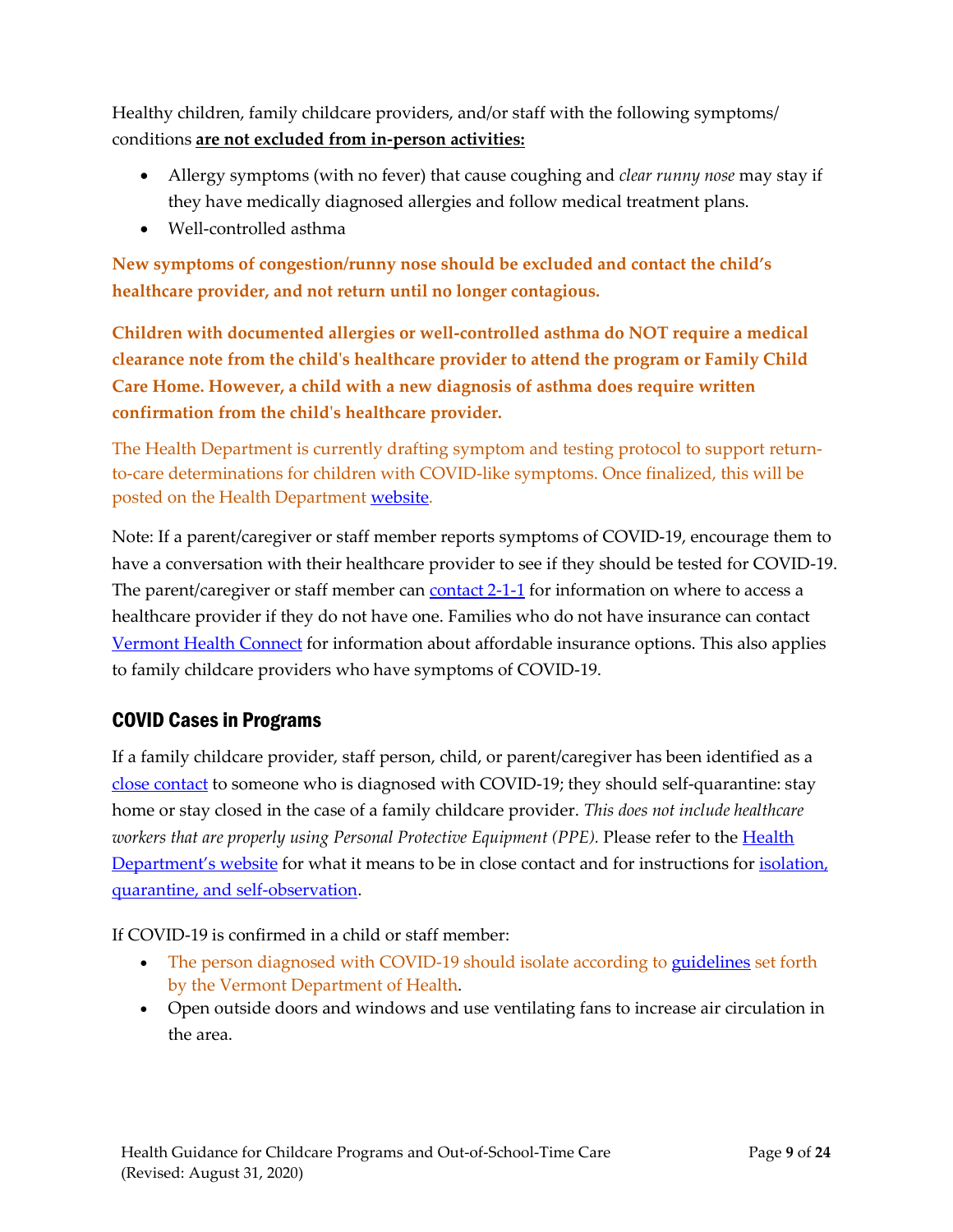- Close off areas used by a sick person (e.g. offices, bathrooms, classrooms, and common areas) and keep them closed until the area is disinfected according to the following protocol:
	- $\circ$  If possible, wait 24 hours since the person has been in the space before cleaning. *Family Childcare Providers should clean the room immediately.*
	- o Focus on frequently touched surfaces and shared electronic equipment
- Ensure [safe and correct use](https://www.cdc.gov/coronavirus/2019-ncov/community/disinfecting-building-facility.html) and storage of [cleaning and disinfection products,](https://www.epa.gov/pesticide-registration/list-n-disinfectants-use-against-sars-cov-2) including storing products out of reach of children. Follow instructions provided on the product's label.
- Participate in [contact tracing](#page-17-0) as requested by the Health Department.
- [Communicate](#page-18-1) with staff and parents/caregivers with general information about the situation. It is critical to maintain confidentiality.
- Provide the name and contact number of the Primary Contact for the program/childcare center to families and staff who may need to provide it when a family (or staff) has a positive COVID-19 case. The Department of Health can use this information to notify the program in off hours and share with the contact tracing team.

If COVID-19 is confirmed in a child or staff member, work with the Department of Health to determine next steps. Identification of a child or adult with COVID-19 in the program is not an indication to close the entire program. The Department of Health is developing materials and algorithms to use with programs to support making decisions on how best to respond.

The Health Department has published a [flowchart](https://www.healthvermont.gov/sites/default/files/documents/pdf/COVID-19-Flowchart-When-Someone-Tests-Positive.pdf) of what happens at the Health Department when someone tests positive for COVID, which describes this process well.

# <span id="page-9-0"></span>COVID-19 Testing

The Department of Health does not recommend routine COVID-19 testing of providers or children. Please visit the Department of Health's [Testing Site](https://www.healthvermont.gov/response/coronavirus-covid-19/testing-covid-19) to learn more about who should get tested and where to get a test. In the event of a case of COVID-19 in a program or Family Child Care Home, the Department of Health will identify close contacts and recommend to administrators/Family Child Care Providers who should be tested for COVID-19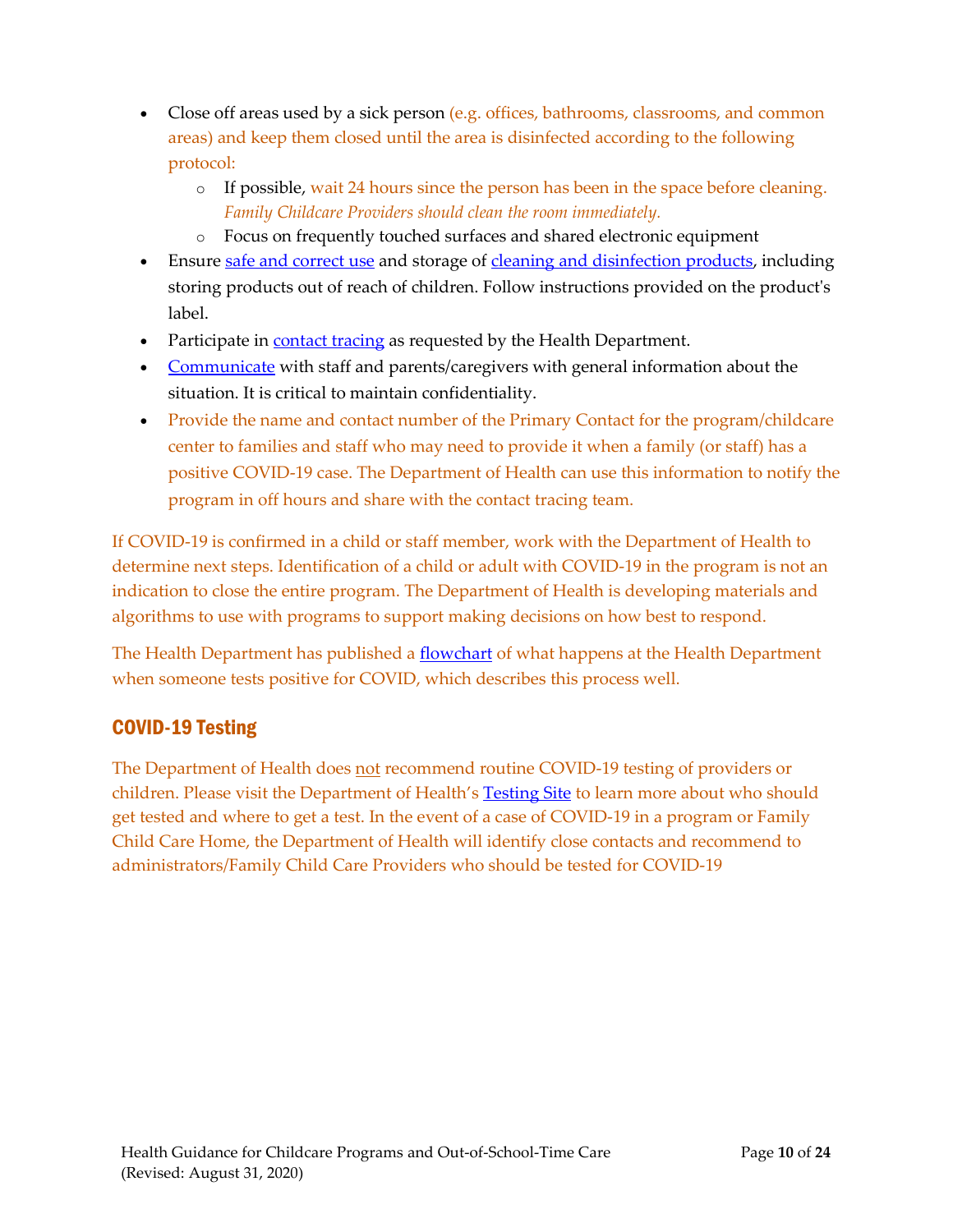# <span id="page-10-0"></span>Closing Centers/Programs for In-Person Activity

The **decision to close programs or certain classrooms should be made by the administrator/Family Child Care Provider after consulting with the Department of Health.**  The Department of Health epidemiologists will provide guidance based on a number of factors, including the level of community transmission, the number of children, providers, staff, or Family Child Care home household members infected, and other indicators the Health Department uses to assess the status of COVID-19, and the ability of the program or Family Child Care Provider to implement infection control strategies.

### **Decisions to close will be determined on a case-by-case basis.**

- If the program is keeping children in a single classroom/cohort/pod, the Health Department recommendation will *most likely* be to exclude children and staff in the affected classrooms/cohorts/pod for a minimum of 24 hours while contact tracing is conducted.
- If multiple classrooms/cohorts/pods are comingling (e.g. during outside time), the Health Department recommendation will *most likely* be to exclude children and staff in the affected classrooms or the entire program or Family Child Care Home for a minimum of 24 hours while contact tracing is conducted.

The Health Department will use this time to gather the facts about the situation, including the period of time in which the individual was in the program while infectious. The Health Department will convene a rapid response team with administrators/Family Child Care Provider and will initiate the investigation which includes contact tracing. Based on this information, the Health Department will make further recommendations regarding further closure and other infection control measures.

## <span id="page-10-1"></span>Physical (Social) Distancing Strategies

Physical distancing to reduce the frequency of close contact between individuals is still the single most effective way to slow the spread of the coronavirus. General principles to promote physical distancing and reduce viral spread.

An expanding body of scientific evidence continues to support the finding that younger children less than 10 years are least likely to acquire COVID-19 and least likely to transmit to others when infected, even in very close-contact scenarios, such as within households. Therefore, the added benefits of strict physical distancing in this age group is likely to be far lower than for other age groups. With these considerations in mind, the following guidance is provided on who should physically distance, and how and when this should occur.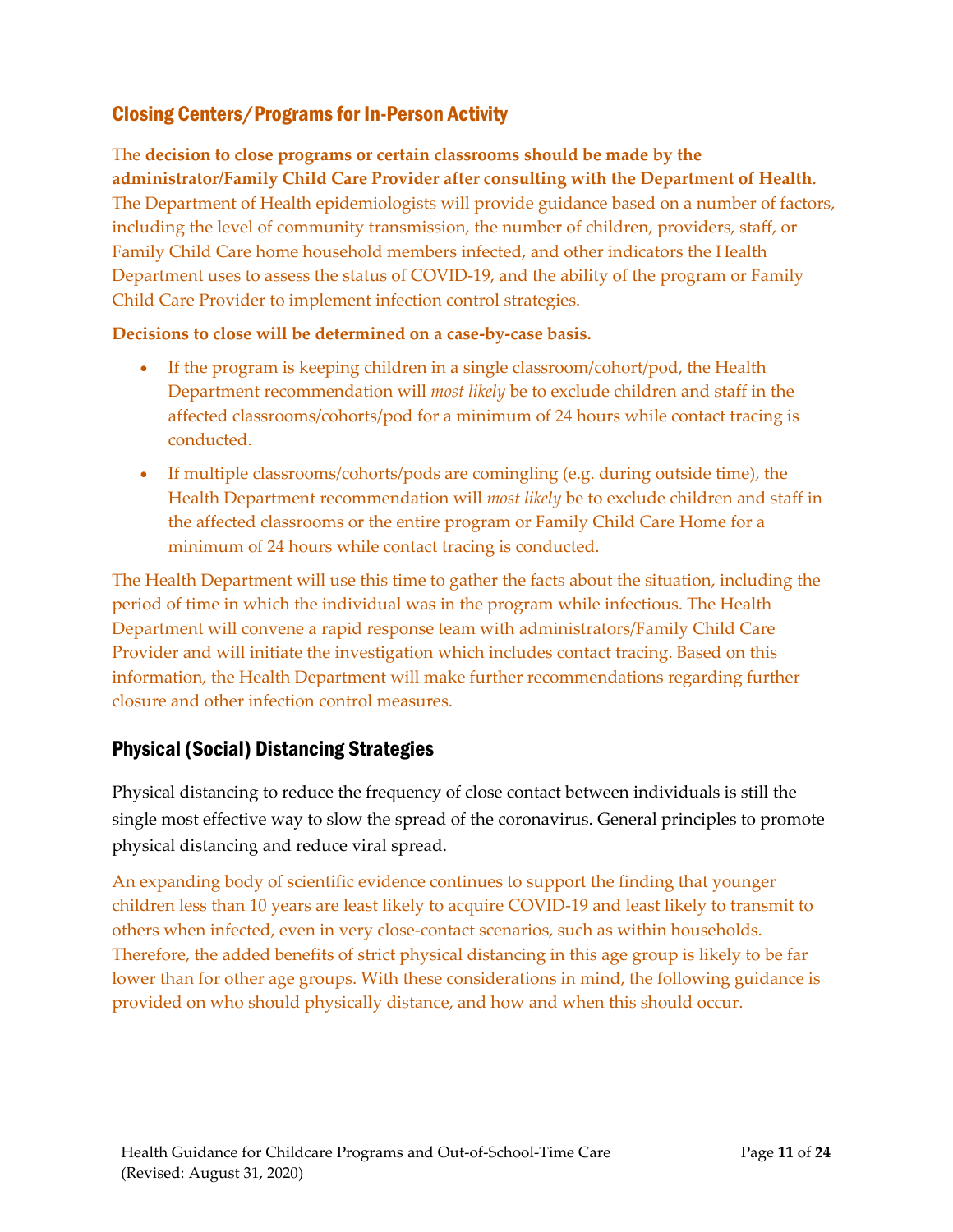- Children younger than age 10 should be spaced at least 3 feet apart.
- As much as possible, adults and adult staff within programs and staff within Family Child Care Homes should maintain a distance of 6 feet from one another. *Close contact is allowable in cases where there are child health and safety reasons that require two or more staff.*
- To the extent possible, older children (Grade 6 and up) should be spaced 6 feet apart.
- When physical distancing is not possible, it is even more important for children and staff to adhere to the facial covering requirement, when developmentally appropriate.
- Please follow childcare and school programs regulations for group size. If Vermont's data requires smaller group size than childcare regulations, we will revise.
- Children coming from school or multiple schools can mix with other children in the program/family child care home. Careful attendance records must be kept.
- Wherever possible, the same childcare and out-of-school-time care staff should remain with the same group each day.
- Setup activities at tables 3 to 6 feet apart (depending on children's ages), to the best extent possible.
- Plan activities that do not require or that limit close physical contact between multiple children, to the best extent possible.
- Limit use of water or sensory tables and wash hands immediately after any use of these tools.
- Children standing in line should be spaced apart (consider tape marks on the floor).
- Staff should ensure that one group passes through or uses a corridor or hallway at a time.
- Indoor group activities with the potential to generate increased respiratory droplets and aerosols should be avoided. This includes activities such as singing and music that involves woodwind or brass instruments. However, if children are outside and spaced six feet apart, singing may be permissible and use of woodwinds and brass instruments is permissible.
- Adjust the system that circulates air through the facility to allow for more fresh air to enter the program space.
	- o Airflow into a building with open windows is not guaranteed. To help address this, programs can consider using window fans or box fans positioned in open windows to blow fresh outdoor air into the classroom via one window and indoor air out of the classroom via another window. Note that devices that simply recirculate the same indoor air without filtering it or replacing it with fresh air are not helpful in reducing any airborne virus present in the room (including most window air conditioning units, fans used in rooms with closed windows, and fan coils and radiators).
- Encourage staff to provide additional outside time as is possible and open windows frequently when air conditioning is not being used. Consider the use of outdoor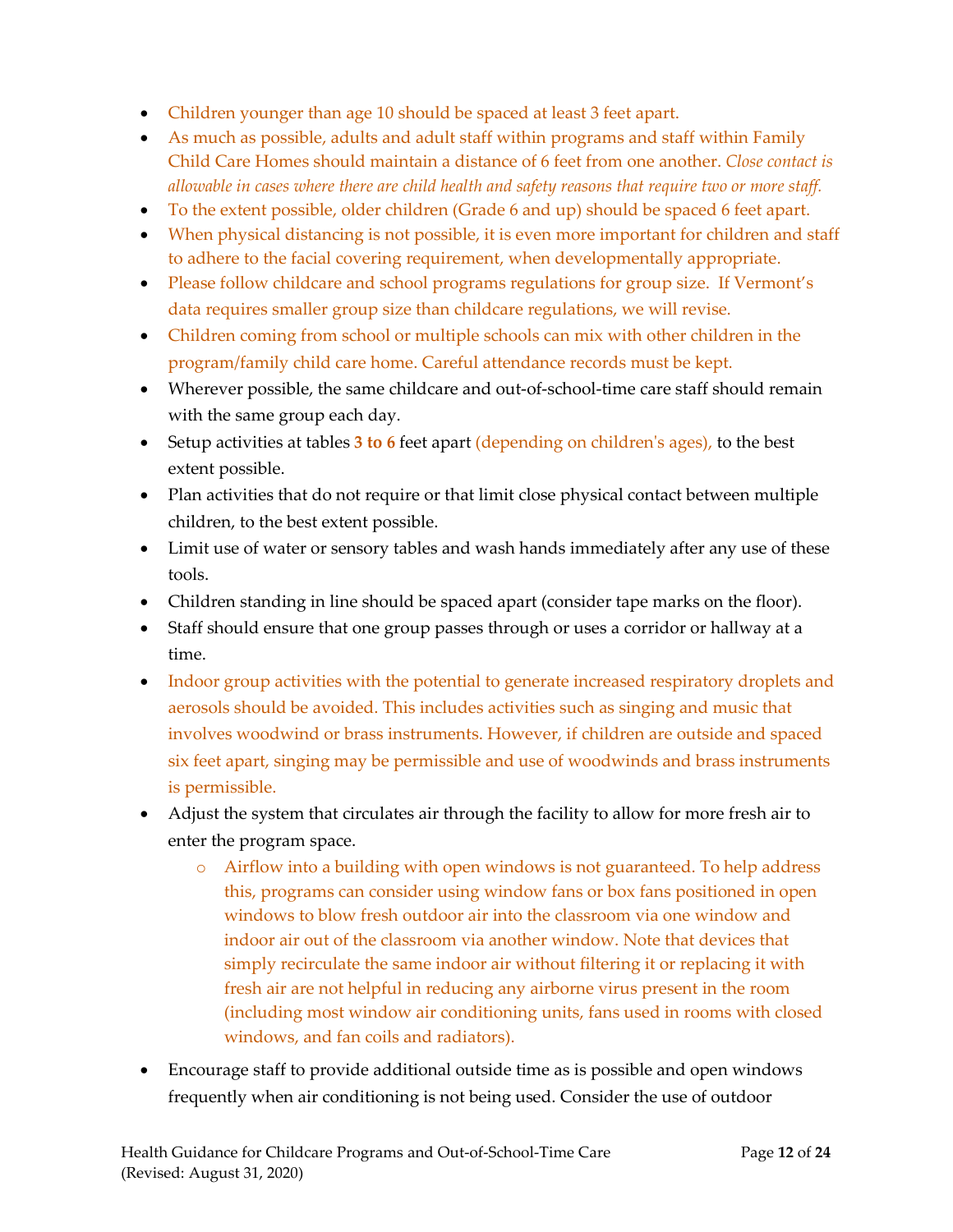classrooms—children and staff should continue to wear facial coverings when physical distancing cannot be achieved.

- Limit sharing of materials, to the best of your ability.
- Keep each student's belongings separated from others' and in individually labeled containers, cubbies, or areas reserved for each child's individual use. Used items should be taken home each day and cleaned.
- <span id="page-12-0"></span>• At nap time, it is required to place resting or napping children head to toe to further reduce the potential for viral spread. Programs with sufficient space should also place children 3 to 6 feet apart at nap or rest time.

## Volunteers, Visitors, Field Trips

- There should be no outside visitors and volunteers except for employees contracted service providers for the purpose of special education or required support services, as authorized by the school or district. Enrichment staff or activity specialists who undergo health screening and are included in attendance may participate in classrooms at the discretion of the program. Consider the use of virtual visits, where appropriate.
- Individuals who ensure the health and safety of the program/center, such as licensors, STARS assessors, fire inspectors, maintenance, etc. are allowed when following proper procedures and do not count in the group size.
- Interns (e.g. human service student from a high school technical center) and other learners (e.g. medical student learning about child development) from established educational programs. These individuals **must** be screened daily and follow all precautions outlined in this guidance.
- Conversations about a child's day are encouraged to be done by phone with parents or designated people. Handwritten or electronic notes about a child's day are also recommended to support information sharing and physical distancing.
- <span id="page-12-1"></span>• Field trips are only allowed if the program is able to maintain <u>all the health guidance</u>, as well as guidance from the [Agency of Commerce and Community Development](https://accd.vermont.gov/news/update-new-work-safe-additions-be-smart-stay-safe-order) as it relates to public outdoor spaces and pools.
	- o Field trips to locations where activities primarily occur indoors (or involve frequent visits to indoor spaces) are not recommended at this time.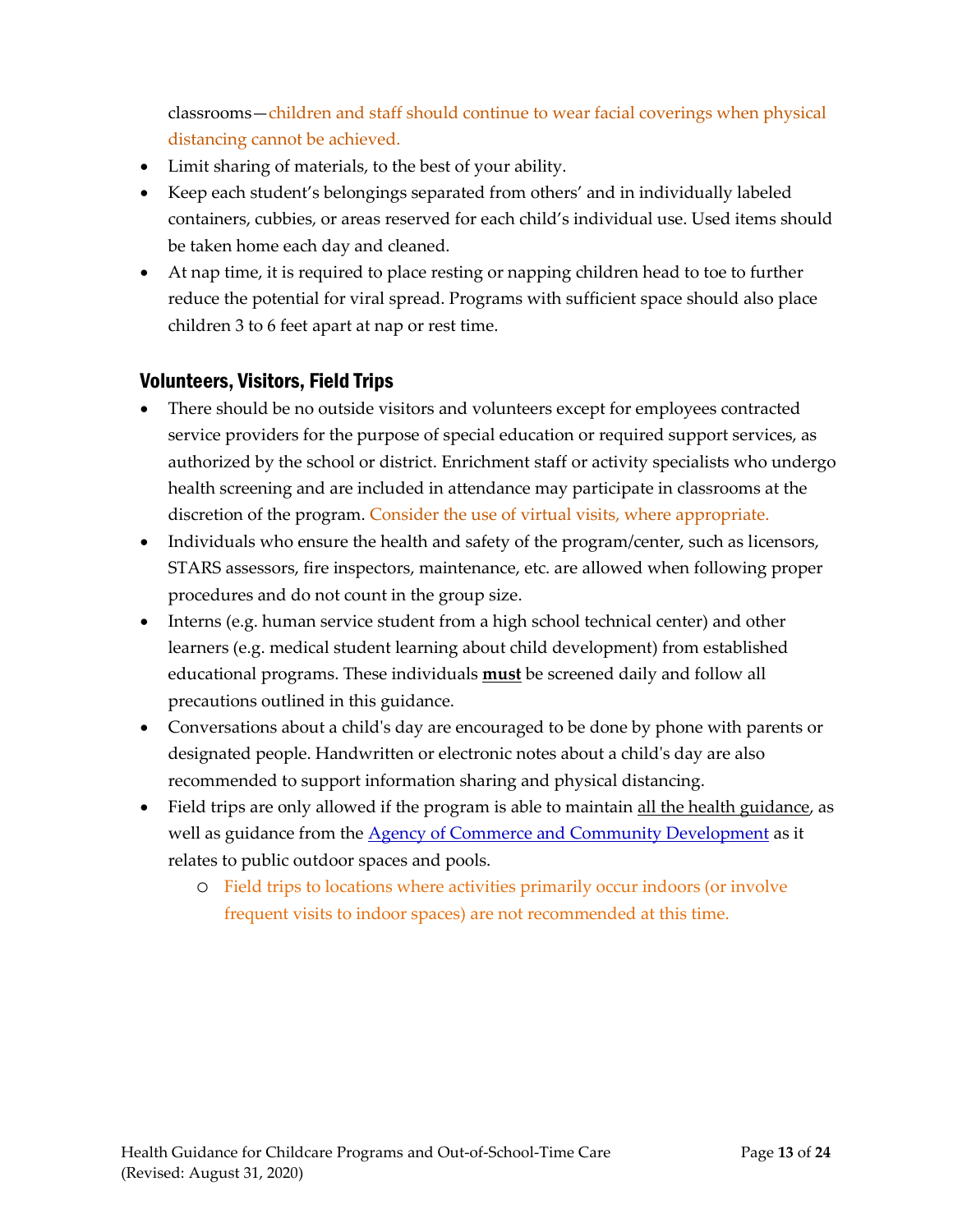## Healthy Hand Hygiene Behavior

Programs should ensure that all staff receive education/training on proper hand hygiene. Also, staff and Family Child Care Providers should teach and model proper hand hygiene for older children and assist young children who are not able to wash their hands independently.

- 1. All children, staff, interns, other learners, and contracted service providers should engage in hand hygiene at the following times:
	- Arrival to the facility (can include upon entry into the classroom)
	- After staff breaks
	- Before and after preparing food or drinks
	- Before and after eating or handling food or feeding children (This includes staff helping children open milk cartons or peel fruit.)
	- Before and after administering medication or medical ointment
	- After diapering (staff only)
	- After using the toilet or helping a child use the bathroom
	- After coming in contact with bodily fluid
	- After handling animals or cleaning up animal waste
	- Before and after playing outdoors
	- After playing with sand and sensory play
	- After handling garbage
	- Before and after cleaning
	- Prior to transitioning from one room or playground area to another
- 2. Have plenty of hand lotion to support healthy skin for children and staff.
- 3. Wash hands with soap and water for at least 20 seconds. If hands are not visibly dirty, alcohol-based hand sanitizers with at least 60% alcohol can be used if soap and water are not readily available. Follow these 5 steps for hand washing or hand sanitizing every time.
	- Wet your hands with clean, running water (warm or cold), turn off the tap with paper towel and apply soap.
	- Lather your hands by rubbing them together with the soap. Lather the backs of your hands, between your fingers, and under your nails.
	- Scrub your hands for at least 20 seconds. Need a timer? Hum the "Happy Birthday" song from beginning to end twice.
	- Rinse your hands well under clean, running water.
	- Dry your hands using a clean towel or air dry them.
- 4. Supervise children under 2, or others depending on developmental needs, when they use hand sanitizer to prevent ingestion.
- 5. Assist children with handwashing, including infants who cannot wash hands alone.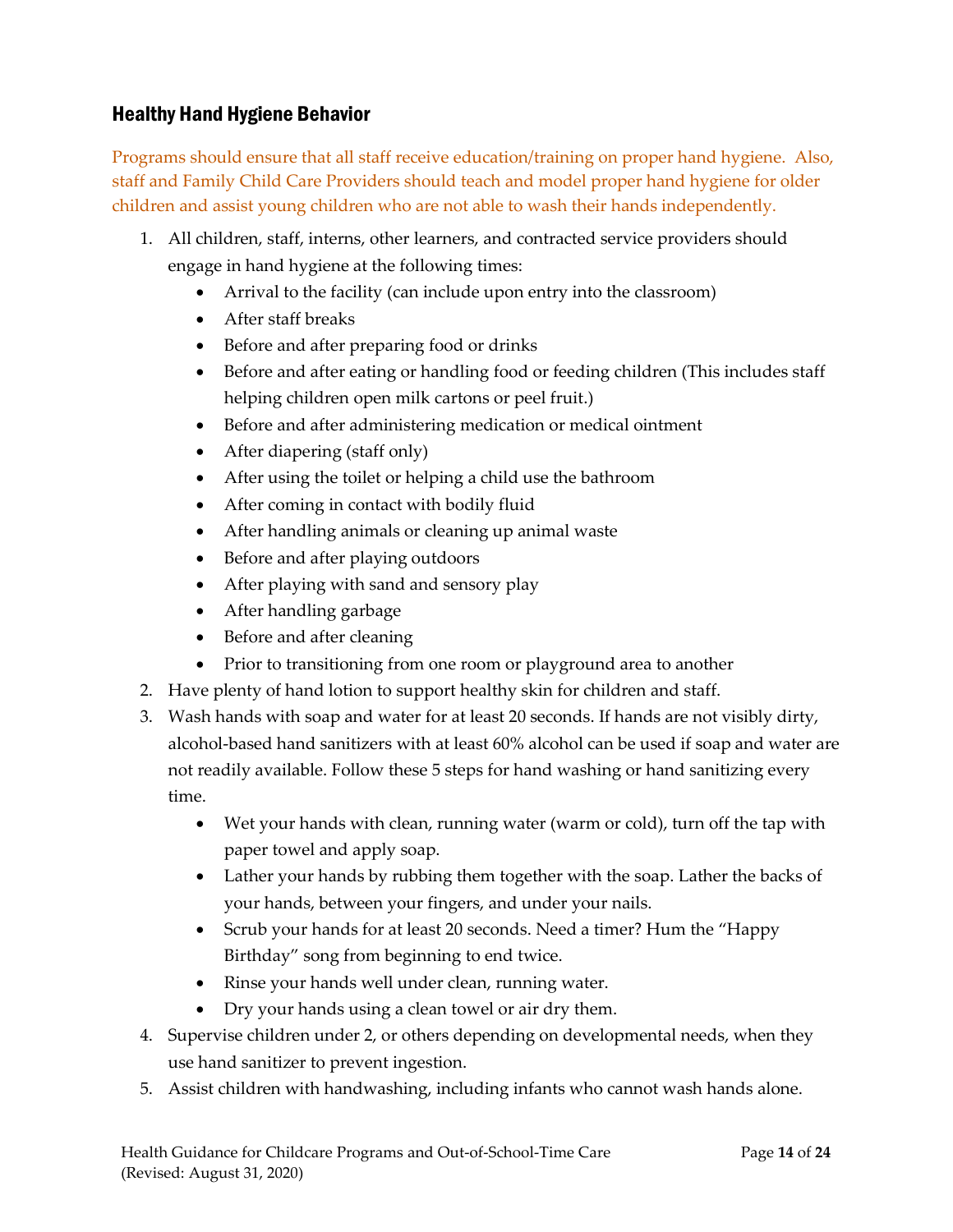6. Consider placing posters describing handwashing steps near sinks. [Developmentally](https://www.cdc.gov/handwashing/posters.html)  [appropriate posters](https://www.cdc.gov/handwashing/posters.html) in multiple languages are available from CDC.

# <span id="page-14-0"></span>Cleaning & Disinfecting, including Bathrooms, Playgrounds, Toys & Bedding

[Caring for Our Children](https://nrckids.org/CFOC/Database/3.3) sets national policy for cleaning, sanitizing and disinfection of educational facilities for children.

Childcare and out-of-school-time care should engage in frequent thorough cleaning each day. **At a minimum, common spaces, such as kitchens or cafeterias, and frequently touched surfaces, doors, and toys should be cleaned and disinfected at the beginning, middle and end of each day.** Licensed or registered childcare and out-of-school-time care shall continue to follow regulations regarding cleaning, sanitizing, and disinfecting. Definitions are found in childcare regulations for regulated programs or in Caring for Our Children for unregulated programs.

- 1. Ensure safe and correct use and storage of cleaners and disinfectants, including storing products securely away from children.
- 2. Following the product's directions, clean and disinfect frequently touched objects and surfaces such as:
	- All surfaces especially where children eat
	- Bathrooms
	- Frequently used equipment including electronic devices
	- Door handles and handrails
	- Items children place in their mouths, including toys
- 3. Specifically, regarding shared bathrooms, bathroom use should be kept to the groups that are already in cohorts together. Schedule bathroom breaks to avoid crowding.
- 4. Children may use playground equipment under the following conditions:
	- Staff should ensure that children thoroughly wash or sanitize their hands prior to, and after, designated play times such as outside time.
	- Hand washing/sanitizing stations must be set up on the playground.
	- Children **must** wash hands before and after outside play
- 5. If the program or Family Child Care Home has sufficient toys to rotate, toys may be placed away from use for a minimum of 3 days and returned for use without disinfecting.
- 6. Toys that cannot be cleaned and sanitized should not be used, including items such as soft toys, dress-up clothes, and puppets. Dress-up clothing brought from home is acceptable but is required to be put away in the child's cubby after the child takes it off and must not be shared with other children.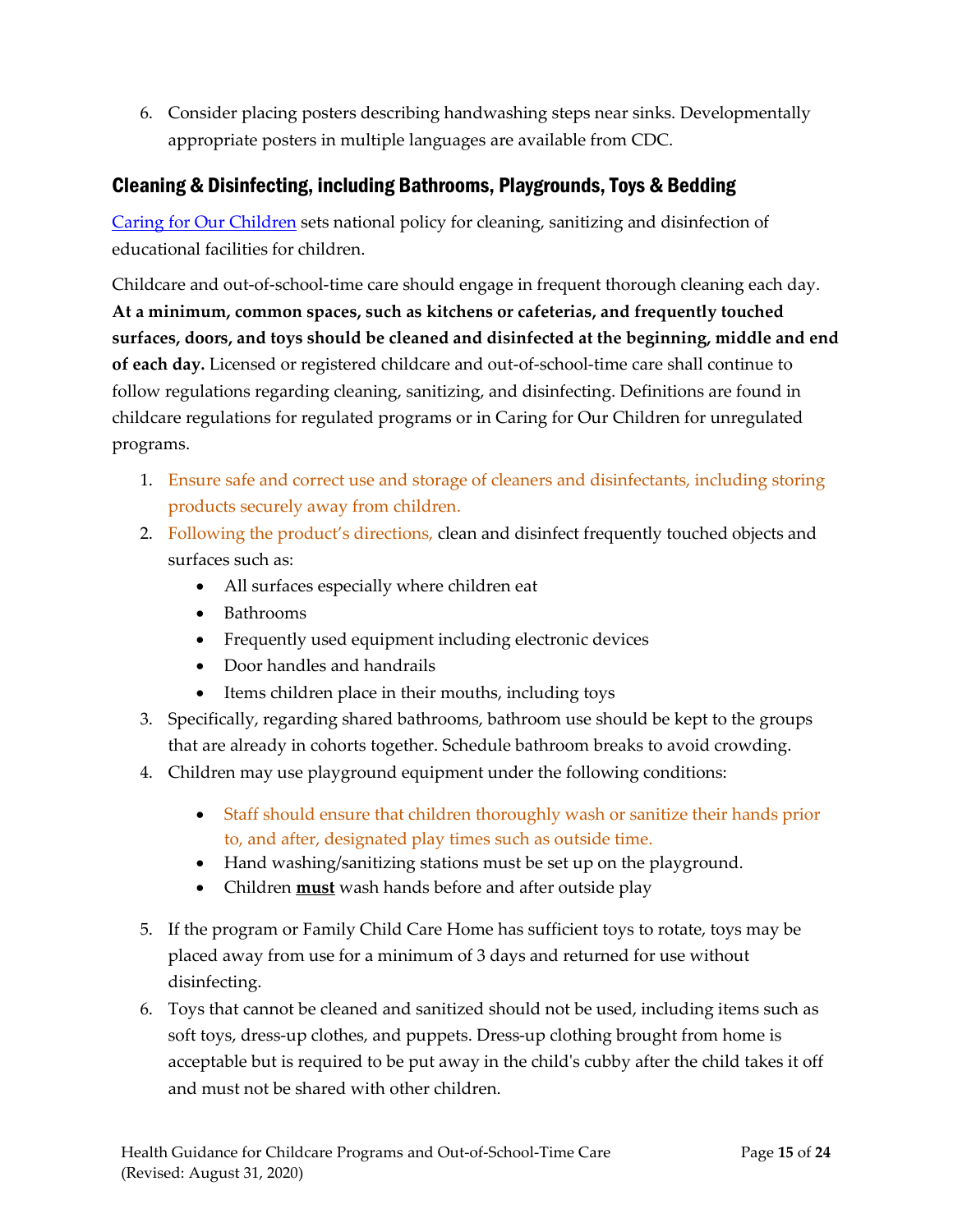- 7. Use bedding (e.g. sheets, pillows, blankets, sleeping bags) that can be washed. Children's bedding is required to be stored separately. This may be in individually labeled bins, cubbies, or bags. Cots and mats should be labeled for each child. Bedding that touches a child's skin should be cleaned weekly or before use by another child.
- 8. Do not shake dirty laundry; this minimizes the possibility of respiratory droplets spreading through the air.
- 9. Children's books, art supplies and other paper-based materials such as mail or envelopes, are not considered high risk for transmission and do not need additional cleaning or disinfection procedures.
- 10. Given the regular cleaning and disinfecting, additional deep cleaning is not needed on a weekly basis, unless there is a case of COVID-19 in the program.

The following products may be used for cleaning:

- Products certified as environmentally preferable by an independent third party (e.g. EPA's Safer Choice, Green Seal or ECOLOGO)
- Environmentally preferable cleaning products under [state contracts](https://bgs.vermont.gov/purchasing-contracting/contract-info/current#Janitorial) with the Department of Buildings & General Services

The following products may be used for disinfecting:

- Most common EPA-registered household disinfectants products that contain ethanol, isopropanol (isopropyl alcohol, hydrogen peroxide, L-lactic acid or citric acid are preferred because they are safer for health and the environment
- See [List N: Disinfectants for Use Against SARS-CoV-2](https://www.epa.gov/pesticide-registration/list-n-disinfectants-use-against-sars-cov-2) (Environmental Protection Agency)
- Alcohol solutions with at least 70% alcohol
- Diluted household bleach solutions

Programs and Family Child Care Homes should ensure adequate supply of the following:

- Soap
- Hand sanitizer (at least 60% alcohol)
- Paper towels
- Tissues
- Cleaning and disinfection supplies
- Cloth face coverings (as feasible)

Additional items to consider:

- No-touch/foot pedal trash cans
- No-touch soap/hand sanitizer dispensers
- <span id="page-15-0"></span>• Disposable food service items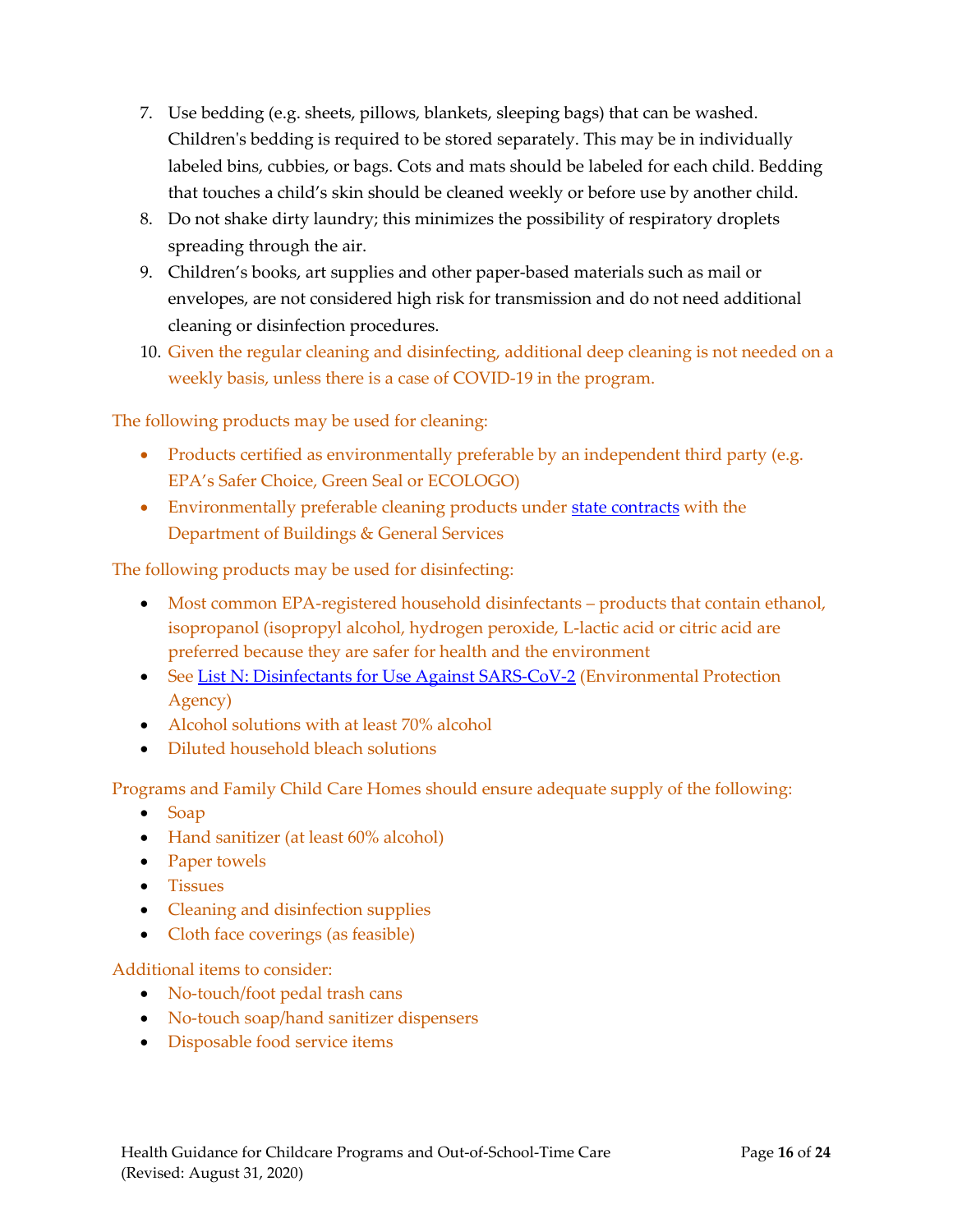# Caring for Infants and Toddlers

- 1. When diapering a child, wash your hands and wash the child's hands before you begin and if possible, wear gloves. Follow safe diaper changing procedures.
- 2. After diapering, wash your hands (even if you were wearing gloves) and clean and disinfect the diapering area
- 3. If reusable cloth diapers are used, they should not be rinsed or cleaned in the facility. The soiled cloth diaper and its contents (without emptying or rinsing) should be placed in a plastic bag or into a plastic-lined, hands-free covered diaper pail to give to parents/ guardians or laundry service.
- 4. It is important to comfort crying, sad, and/or anxious children, and they often need to be held. When washing, feeding, or holding very young children, childcare and out-ofschool-time care providers:
	- Can protect themselves by wearing an over-large button-down, long sleeved shirt and by wearing long hair up off the collar in a ponytail or other updo.
	- Should wash their hands, neck, and anywhere touched by a child's secretions.
	- Should change the child's clothes if secretions are on the child's clothes, including drool.
	- Should change the button-down shirt, if there are secretions on it, and wash their hands again.
	- Contaminated clothes should be placed in a plastic bag or washed in a washing machine. Infants, toddlers, and their providers should have multiple changes of clothes on hand in the childcare and out-of-school-time care.

## <span id="page-16-0"></span>Food Preparation and Meal Service

- Key areas to check include:
	- o Correct dishwasher temperatures for sanitization
	- o Employee handwashing
	- o Cleaning and sanitizing surfaces
	- o Procedures for employees calling in sick or doing non-food related duties when sick
- If a cafeteria or group dining room is typically used, serve meals in classrooms instead, where possible.
- Meals should not be self-serve. If meals are typically served family-style, plate each child's meal to serve it so that multiple children are not using the same serving utensils.
- Napkins and silverware should be provided directly by staff, not for individuals to grab.
- Take steps to support physical distancing when children are waiting to receive their meals.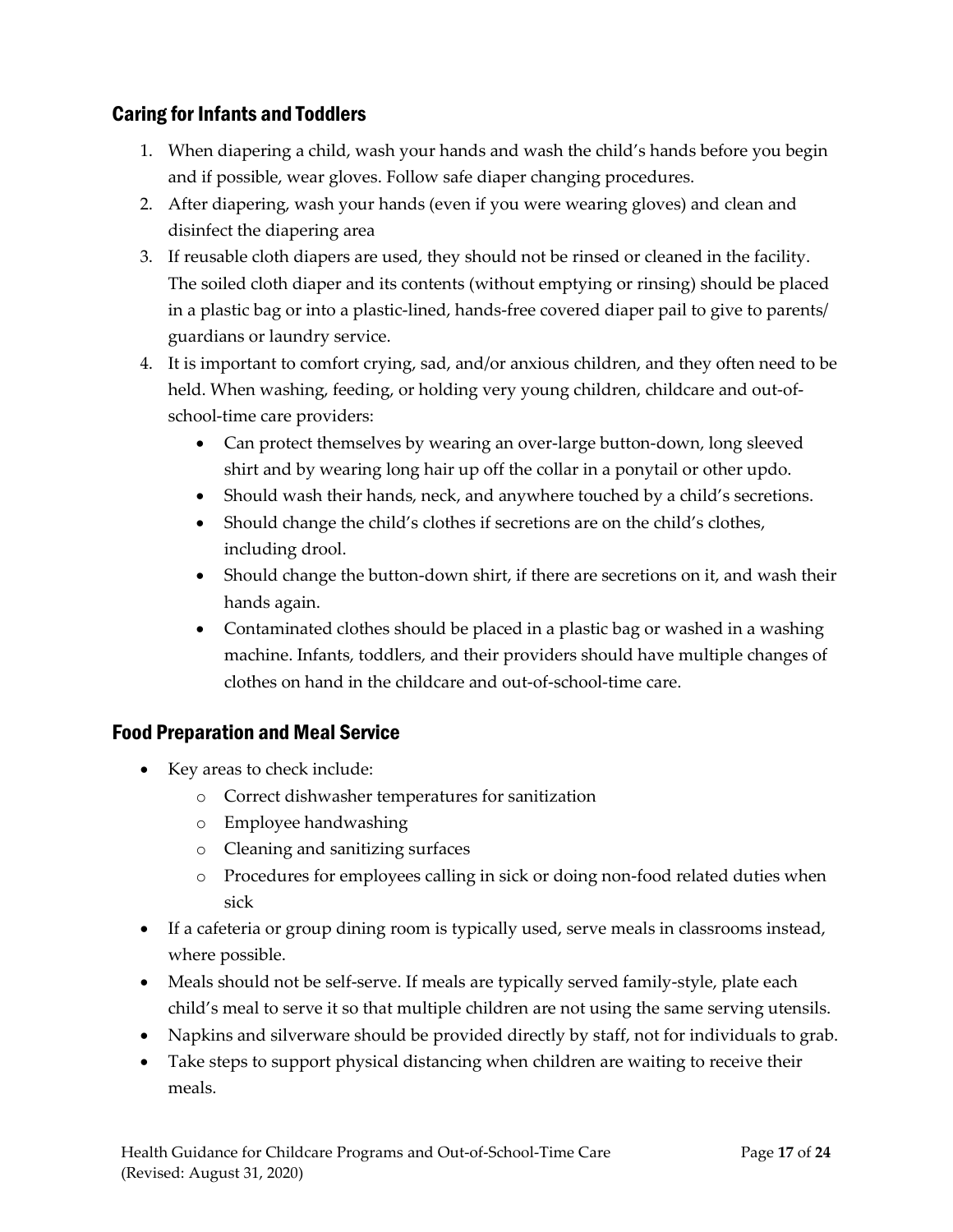- Sinks used for food preparation should not be used for any other purposes.
- Follow hand washing requirements.
- Prohibit or limit food-sharing activities (e.g. a family bringing a snack to share as part of a cultural lesson plan, for a special event like a birthday, and etcetera).
- Childcare and out-of-school-time care with food service **must** follow routine food service practices.

## <span id="page-17-0"></span>Contact Tracing

### ROLE OF THE HEALTH DEPARTMENT

Contact tracing is a strategy used to identify people who have been in close contact with a person who has tested positive for COVID-19 during their infectious period. [Close contact](https://www.healthvermont.gov/response/coronavirus-covid-19/about-coronavirus-disease-covid-19) is defined as being within 6 feet for more than 15 minutes with a person with COVID-19 while they were contagious. Close contacts are at higher risk of becoming infected, so it is recommended that they quarantine to help prevent spread of the virus.

A contact tracing team from the Vermont Department of Health calls anyone who has tested positive for COVID-19. They ask the person questions about their activities and people they have been in contact with while they were contagious. This helps identify the people who were in close contact with the person diagnosed with COVID-19. These might include family members, classmates, and coworkers.

When there is a confirmed case of COVID-19 identified in a childcare and out-of-school-time care, a member of the contact tracing team will reach out to the person with COVID-19 to identify who had close contact with them. The contacting tracing team will also reach out to the childcare and out-of-school-time care administration to determine next steps. The contact tracing team will work with the administration to notify families and staff who were possibly exposed to the virus that causes COVID-19. The Health Department will work with administrators to address and mitigate the situation if more than one case is identified in the childcare and out-of-school-time care.

### ROLE OF CHILDCARE/OUT-OF-SCHOOL-TIME CARE

Program administrators and Family Child Care Providers should develop a proactive plan for when a child or staff member tests positive for COVID-19. This could be part of an updated emergency response plan. The Health Department is actively developing materials to support programs in making these plans. Take measures so that persons exposed can be more easily traced:

• Take attendance for every classroom of children and include all individuals who were in the classroom which includes noting who dropped-off or picked-up each child. When a parent or other designated person enters the building to drop-off or pick-up a child, this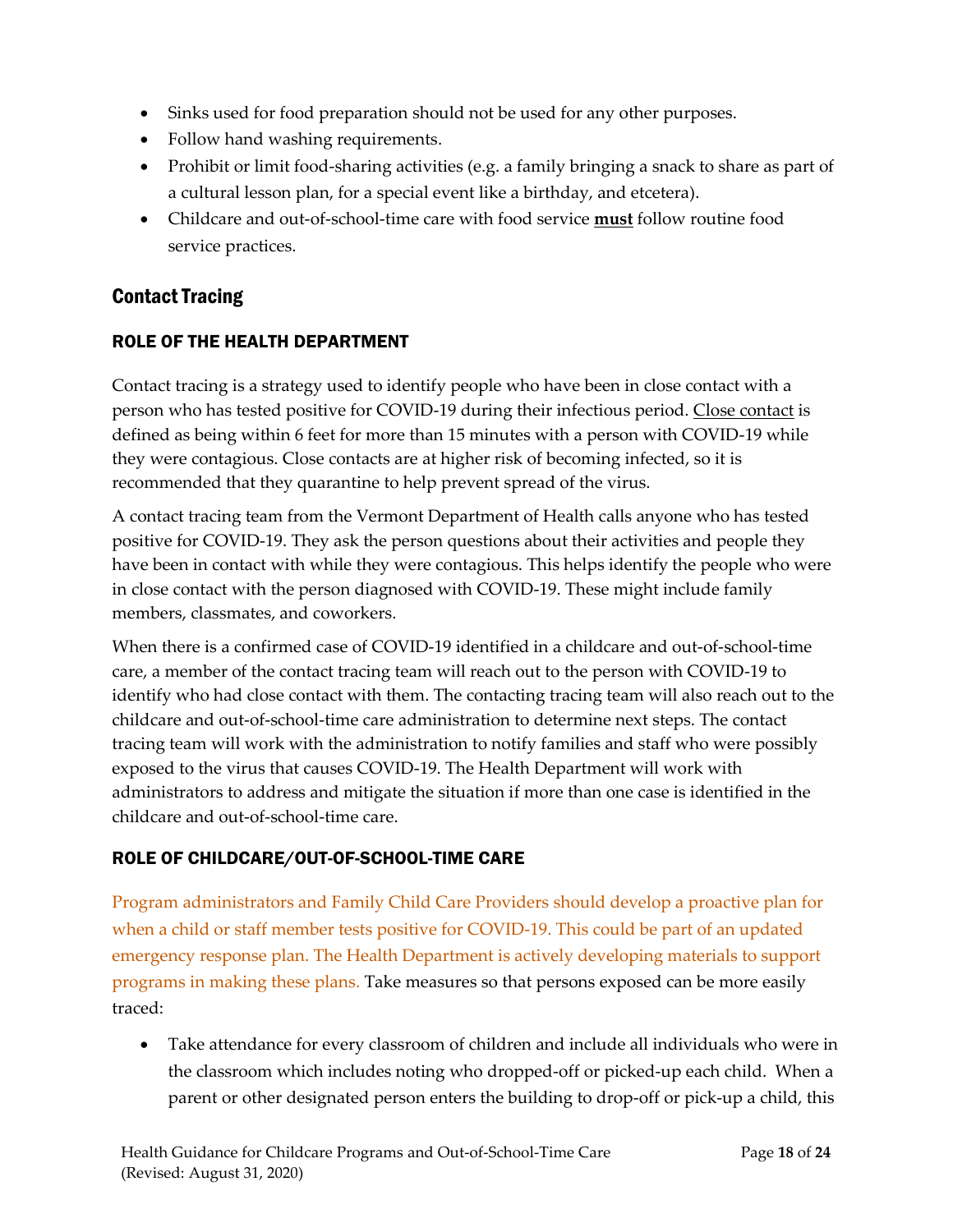also includes noting the parent's or other designated person's name on the attendance. Attendance records should be kept for a minimum of 14 days to ensure that contact tracing and case investigation can happen thoroughly. After 14 days, licensed child care programs are required to follow their licensing regulations for keeping attendance records.

- There may be times when children need to transition to another age-appropriate classroom within the program/center. Consider ways to minimize the duration of the transition process between groups, but also meets the social, emotional, and developmental needs of the child to transition smoothly. Keep track of transition activities to support Health Department contact tracing activities should the child (or staff member) participating in the transition process be diagnosed with COVID-19 and have close contacts in both groups.
- For formal/informal family conferences or meetings, use a sign-in sheet to document each person who attended
- Keep accurate records of any persons other than children and staff that enter the building, their reason for being there, names of the people they interacted with (if within 6 feet for more than 15 minutes) and the locations in the building they visit.
- When completing the daily health screening, document illnesses. (Note: Center Based Child Care and Preschool Programs and Family Child Care Homes are also required by childcare licensing regulations to document injuries.)
- Provide the name and contact number of the Primary Contact for the program/childcare center for when a family (or staff) has a positive COVID-19 case. The Department of Health can use this information to notify the program in off hours and share with the contact tracing team.
- As the state reopens, Vermonters should consider keeping a contact journal. If you do get sick, this will make it easier to get in touch with those people, and so they can take proper precautions to prevent further spreading of coronavirus. Encourage staff and families to maintain a personal contact journal to support contact tracing should it be needed.

## <span id="page-18-0"></span>Health Resource for Childcare and Out-Of-School-Time Care

<span id="page-18-1"></span>The Vermont Department of Health has public health nurses available to childcare and out-ofschool-time care to answer health related childcare and out-of-school-time care from 8:00 AM to 3:00 PM Monday through Friday. Call: **802-863-7240,** select the option for "**Providers of Child Care and School Age Camps/Care**". After hours there will be a childcare and school age camps/care question mailbox to leave a message and Health staff will return your call the following business day.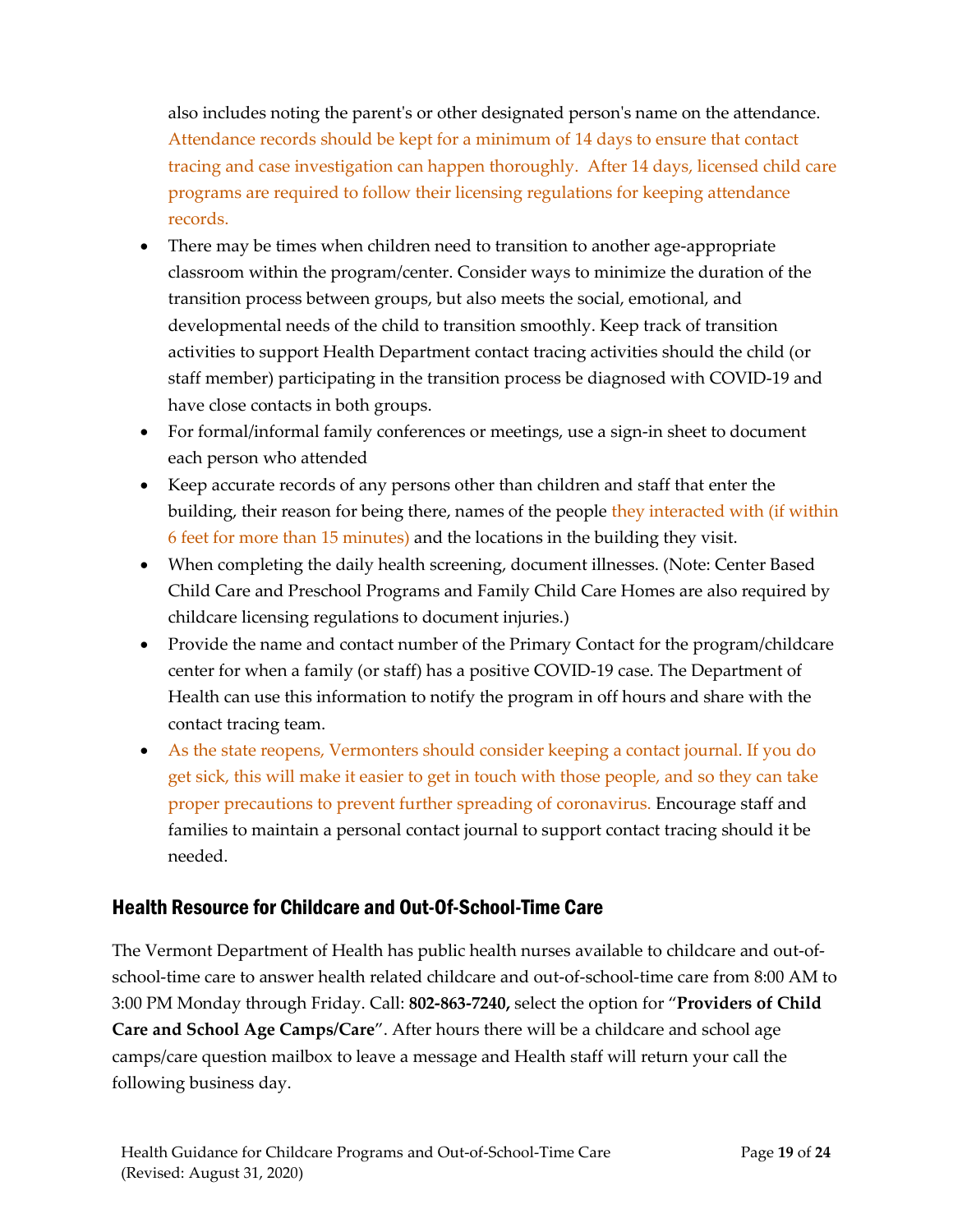# Additional Strategies

## PREPARE

- **Stay informed about the local COVID-19 situation.** Know where to turn for reliable, up-to-date information. Monitor the [CDC COVID-19 website](https://www.cdc.gov/coronavirus/2019-ncov/index.html) and the [Vermont](https://www.healthvermont.gov/response/infectious-disease/2019-novel-coronavirus)  [Department of Health website](https://www.healthvermont.gov/response/infectious-disease/2019-novel-coronavirus) for the latest information.
- **Update an emergency contact list**. Update emergency contact lists for families, staff and key resources and ensure the lists are accessible in key locations in your program. For example, know how to reach your local or state health department in an emergency.
- **Develop a communications plan.** A key component to being prepared is developing a communication plan that outlines how you plan to reach different audiences (e.g. families, staff, community) including ensuring all communications are culturally and linguistically appropriate as well as accessible for individuals with disabilities.
- **Protecting the Safety and Health of Workers (Coronavirus Disease 2019).** All employees, including those already working (except healthcare workers, first responders, and others already trained in infection control, personal protection/universal precautions), must complete, and employers must document, a mandatory training on health and safety requirements as provided by VOSHA.
	- o The VOSHA training may be accessed here: <https://labor.vermont.gov/VOSHA>
- Establish and continue communication with local and State authorities to determine current data on spread of COVID-19 in your community.
- Consider designating a staff person to be responsible for responding to COVID-19 concerns. Employees should know who this person is and how to contact them.
- Create a communication system for staff and families for self-reporting of symptoms and notification of exposures and closures

#### **COMMUNICATE**

- **Signs must be posted at all entrances** clearly indicating that no one may enter if they have symptoms of respiratory illness.
- Reinforce your communication system, so that all staff and families know how to best contact the program director and/or program administrator about COVID-19 information and questions specific to the program.
- **Communicate about COVID-19 with your staff.** Share information about what is currently known about COVID-19 and your program's emergency response plans.
- **Communicate your expectations for modeling** respiratory etiquette, physical distancing, wearing facial coverings, refraining from touching their face, staying home when sick, and supporting employees who need to take care of sick family members.
- **Staff meeting/trainings should be online** and not in person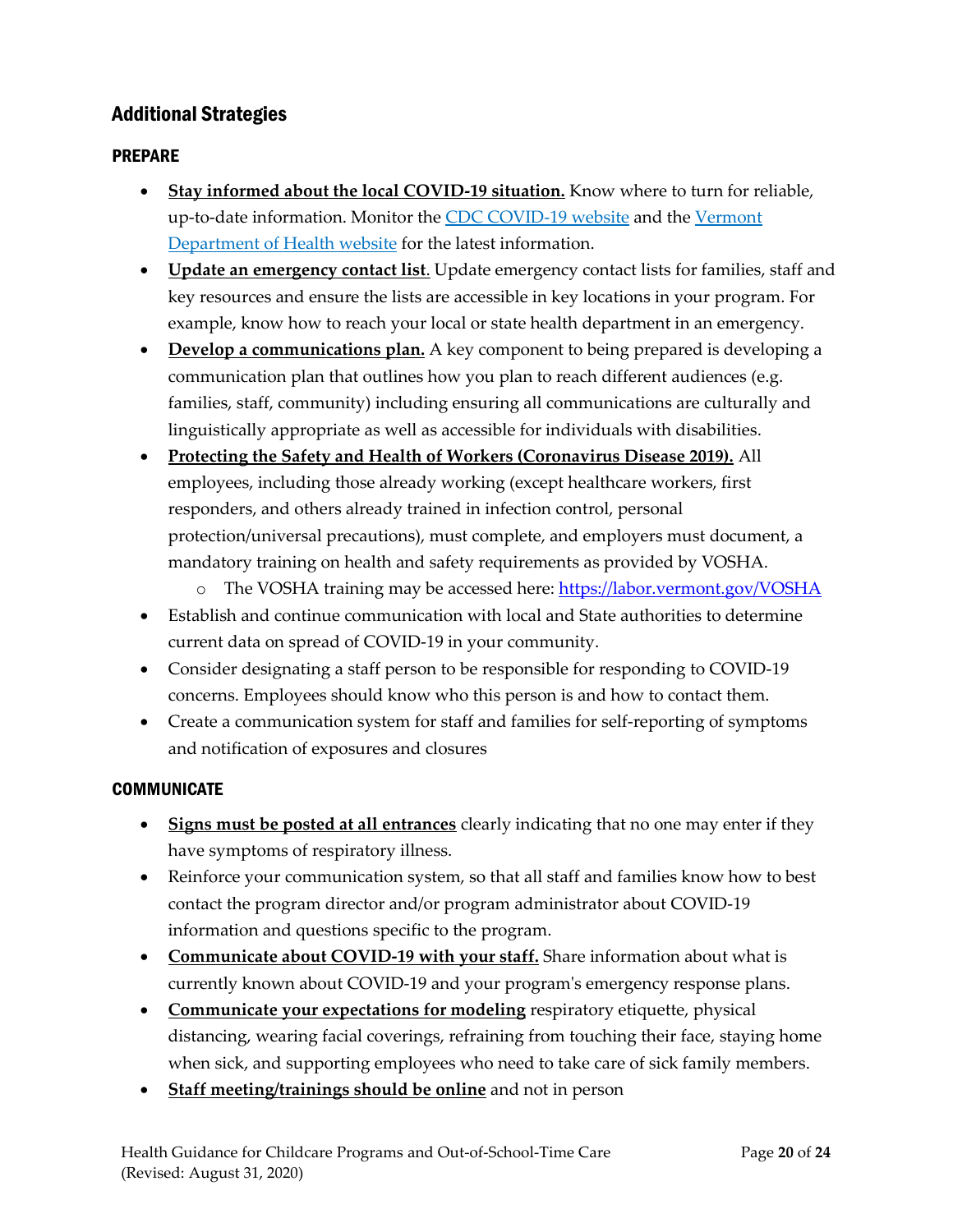- **Communicate about COVID-19 with families.** Provide updates about changes to your policies or operations. Use all communication channels available to you, including direct communications (face-to-face, letters), electronic communications (your program's or school's website or social media pages), and remote parent meetings to share updates. *It is critical to maintain confidentiality for staff and children.* Make sure to plan ahead for linguistic needs, including providing interpreters and translating materials.
- Ensure all communications are culturally and linguistically appropriate as well as accessible for individuals with disabilities.
- **Intentionally and persistently combat stigma**. Misinformation about coronavirus and COVID-19 can create fear and hostility that hurts people and makes it harder to keep everyone healthy. We're stronger as a community when we stand together against discrimination. Take advantage of these [resources](https://www.cdc.gov/coronavirus/2019-ncov/about/related-stigma.html) to prevent, interrupt, and respond to stigma.

# <span id="page-20-0"></span>Social Emotional Health of Children and Staff/Teachers/Providers

## **Tipping the Scale Towards Resiliency for Staff/Teachers/Providers**

Children's well-being depends on the well-being of their parents and early childhood professionals. Early childhood professionals (like you) must take care of themselves, so they have the internal resources to care for and educate children.

- 1. Acknowledge how you are feeling. And most importantly, don't "should all over yourself!" When we experience "negative" emotions, we often launch into self-talk that is judgmental rather than compassionate. Be aware of when you are telling yourself, "I should be stronger, dealing better, less anxious, grateful, etc." Be kind to yourself and give yourself grace during this challenging time.
- 2. Know what is in your control and focus your energy on those things rather than the things we don't have any control over.
- 3. Maintain a routine. Feelings of loss and uncertainty understandably cause anxiety and distress in any person. Like children, we thrive when we know what to expect and can organize ourselves around a degree of predictability. This is not always possible, but where you can, hold space for a regular schedule. FUN can and should be included in your routine.
- 4. Establish a healthy lifestyle. Exercise, practice mindfulness, eat healthy, and get plenty of sleep. A healthy lifestyle improves mental health and resilience.
- 5. Maintain a connection with your support networks. Find ways that work for you to nurture the relationships you value.
- 6. Develop a gratitude practice. Studies show that nurturing gratitude increases happiness and offers a host of health and psychological benefits. One simple way to develop more gratitude is to make a list or journal about something that you are grateful for each day.
- 7. Know where to go when you need help.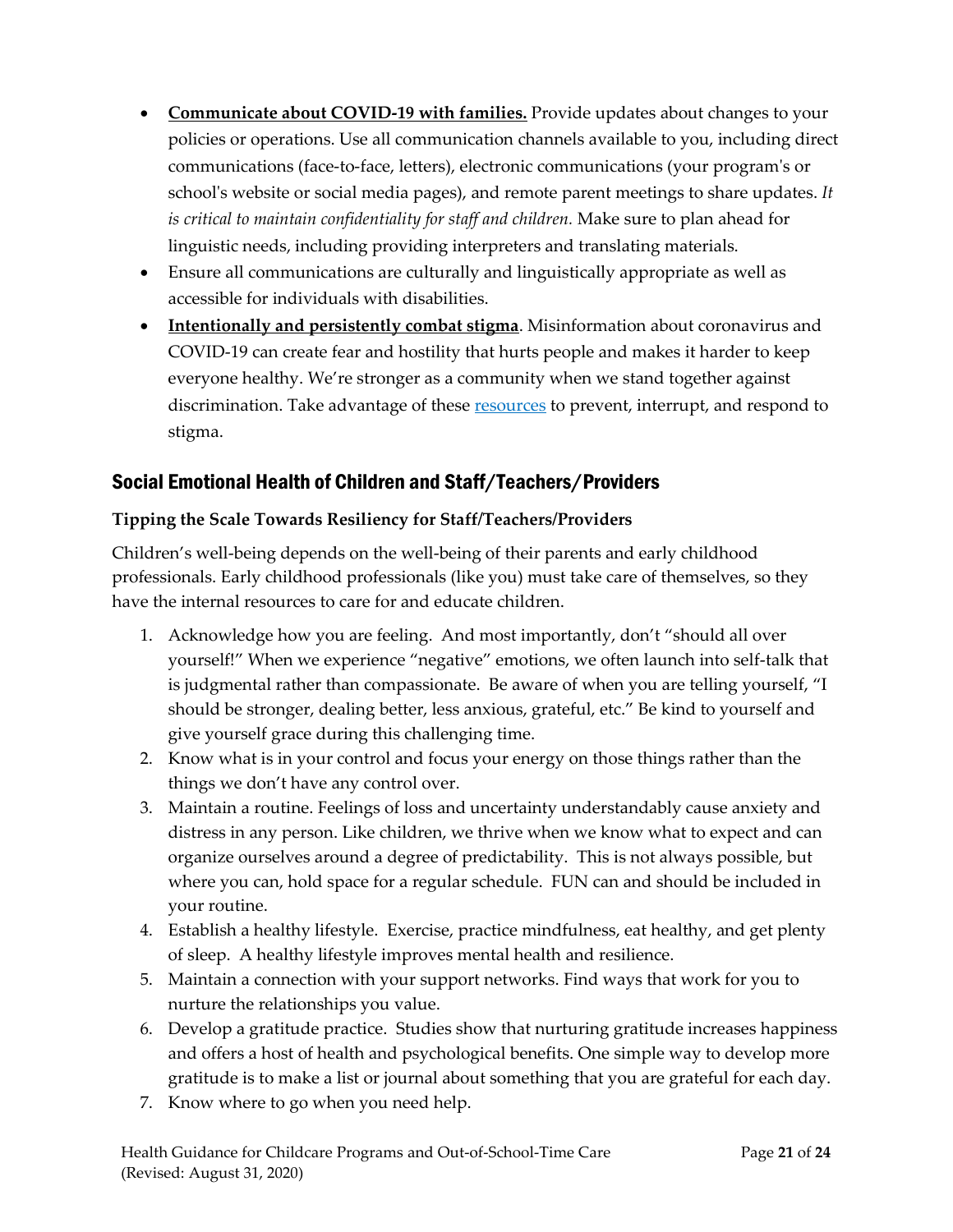## **Tipping the Scale Towards Resiliency for Children**

Healthy brain development is a building process that begins before we are born. Positive experiences and loving relationships create a strong foundation that helps ensure that a child builds the skills necessary for a lifetime of strong mental health. Resiliency is the ability to bounce back when faced with adversity or hardship. It is a dynamic process that can be influenced towards health and wellbeing. Even when there are negative things (like a pandemic) weighting the scale, adding positive things such as responsive and nurturing caregiving relationships and environments can tip the scale towards resilience. By providing positive experiences, early educators and community providers can help children who experience adversity build resilience. By connecting families to community supports and services, educators can help families manage stress and cope through tough times. As your families are experiencing varying degrees of changes and challenges, your role is important now more than ever.

- 1. Develop a program policy around promoting social emotional well being **Need help? Visit [Building Bright Futures](https://buildingbrightfutures.org/coronavirus/)) for resources.**
- 2. Implement developmentally appropriate practices to promote social and emotional skills (e.g. social stories, routines, reassurance, and emotion regulation).
- 3. Establish family engagement strategies to support families to understand their child's social/emotional development, and to promote resiliency at home.
- 4. Implement universal practices for screening using a validated tool (Ages and Stages Questionnaire: Social Emotional2 ®)

### **Need training or technical assistance? Contac[t Lauren Smith.](mailto:lauren.smith@vermont.gov)**

- 5. Ensure you and your staff recognize additional risk factors that may impact a child's social emotional wellbeing:
	- Those who have experienced a death, separation, divorce
	- Those with significant disruptions to their lifestyle (food insecurity, financial insecurity, housing insecurity)
	- Those with a history of trauma and chronic stress or pre-existing mental health problems
	- Those with exposure to abuse and neglect
- 6. Establish a referral process for supporting children's mental health when needed **Need help? Contact [Help Me Grow Vermont](https://helpmegrowvt.org/) @ 211 ext. 6 get up-to-date information to connect families to resources**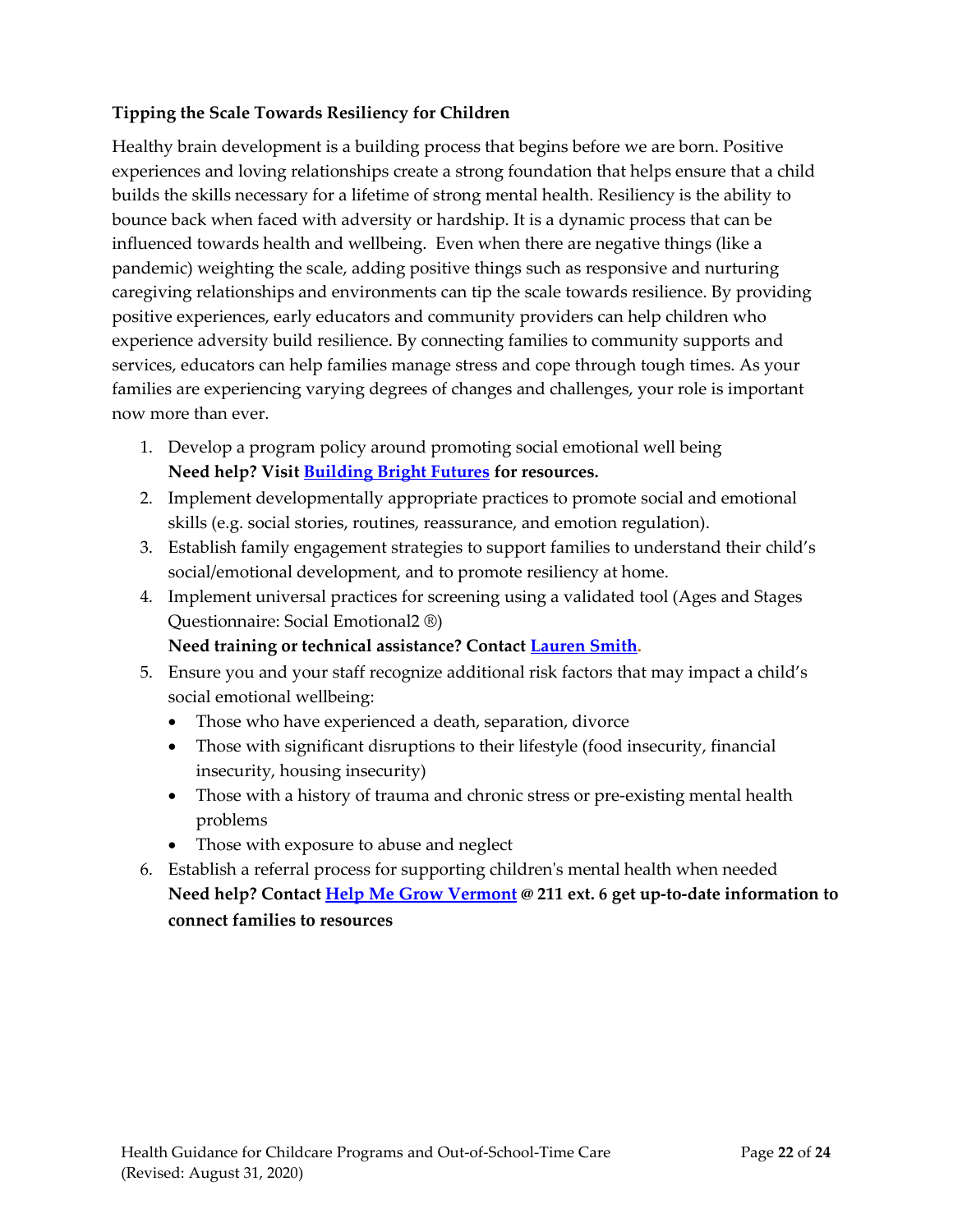## <span id="page-22-0"></span>**Resources**

General questions about COVID-19? **Dial 2-1-1**

Vermont [Department of Health COVID-19 site](https://www.healthvermont.gov/response/infectious-disease/2019-novel-coronavirus)

- [Schools and Childcare Programs page](https://www.healthvermont.gov/response/coronavirus-covid-19/schools-and-child-care-programs)
- [Sample Daily COVID-19 Health Checklist Child Care and School Age Camps/Care](https://www.healthvermont.gov/sites/default/files/documents/pdf/COVID19-Childcare-Camp-Daily-Health-Checklist-Template.pdf) [\(Word version\)](https://www.healthvermont.gov/sites/default/files/documents/docx/COVID19-Childcare-Camp-Daily-Health-Checklist-Template.docx)
- [Sample Weekly COVID-19 Health Checklist Child Care and School Age Camps/Care](https://www.healthvermont.gov/sites/default/files/documents/pdf/COVID19-Childcare-Camp-Weekly-Health-Checklist-Template.pdf) [\(Word version\)](https://www.healthvermont.gov/sites/default/files/documents/docx/COVID19-Childcare-Camp-Weekly-Health-Checklist-Template.docx)
- [What Parents Can Expect from Child Care and School Age Camps and Care](https://www.healthvermont.gov/sites/default/files/documents/pdf/COVID19-Resources4Families-Childcare-Summer-Programs.pdf) also i[n](https://www.healthvermont.gov/sites/default/files/documents/pdf/COVID-resources-childcare-and-summer%20programs--info%20for%20families-Arabic.pdf) [Arabic |](https://www.healthvermont.gov/sites/default/files/documents/pdf/COVID-resources-childcare-and-summer%20programs--info%20for%20families-Arabic.pdf) [Burmese |](https://www.healthvermont.gov/sites/default/files/documents/pdf/COVID-resources-childcare-and-summer%20programs--info%20for%20families-Burmese.pdf) [French |](https://www.healthvermont.gov/sites/default/files/documents/pdf/COVID-resources-childcare-and-summer%20programs--info%20for%20families-French.pdf) [Kirundi |](https://www.healthvermont.gov/sites/default/files/documents/pdf/COVID-resources-childcare-and-summer%20programs--info%20for%20families-Kirundi.pdf) [Nepali |](https://www.healthvermont.gov/sites/default/files/documents/pdf/COVID-resources-childcare-and-summer%20programs--info%20for%20families-Nepali.pdf) [Somali |](https://www.healthvermont.gov/sites/default/files/documents/pdf/COVID-resources-childcare-and-summer%20programs--info%20for%20families-Somali.pdf) [Spanish](https://www.healthvermont.gov/sites/default/files/documents/pdf/COVID-resources-childcare-and-summer%20programs--info%20for%20families-Spanish.pdf)
- [Multisystem Inflammatory Syndrome in Children and COVID-19](https://www.healthvermont.gov/sites/default/files/documents/pdf/MIS-C-Fact-Sheet.pdf)
- [Resources](https://www.healthvermont.gov/response/coronavirus-covid-19/resources) (Resources for Families with Children, Posters and Infographics, Food Resources)
- [Child Safety Fact Sheet](https://www.healthvermont.gov/sites/default/files/documents/pdf/COVID19-Child-Safety-Fact-Sheet.pdf)
- [Coping with Family Stress During COVID-19](https://www.healthvermont.gov/sites/default/files/documents/pdf/COVID19-Family-Coping-Fact-Sheet.pdf)
- [Pop-up testing dates & locations](https://www.healthvermont.gov/response/coronavirus-covid-19/resources)
- Guidance for employers: ["What do I do if my employee tests positive for COVID](https://www.healthvermont.gov/sites/default/files/documents/pdf/COVID-19-What-employers-should-do-if-their-employee-tests-positive.pdf)-19?" can be found on the [Communities and Workplaces](https://www.healthvermont.gov/response/coronavirus-covid-19/communities-and-workplaces) web page

Child Care Licensing – Licensor on Duty: (800) 649-2642 option 3 or [ahs.dcfcddchildcarelicensing@vermont.gov](mailto:ahs.dcfcddchildcarelicensing@vermont.gov)

[Vermont Agency for Commerce and Community Development](https://accd.vermont.gov/covid-19/business/stay-home-stay-safe-sector-specific-guidance)

- [Outdoor Recreation Guidance \(including pools\)](https://accd.vermont.gov/covid-19/business/stay-home-stay-safe-sector-specific-guidance#outdoor-recreation)
- [Overnight Camp Guidance](https://accd.vermont.gov/covid-19/business/stay-home-stay-safe-sector-specific-guidance#summer-camps)
- Travel:<https://accd.vermont.gov/covid-19/restart/cross-state-travel>

#### [Help Me Grow Vermont](https://helpmegrowvt.org/)

[Building Bright Futures COVID-19 Response](https://buildingbrightfutures.org/covid-19/)

[Vermont Afterschool COVID-19](http://www.vermontafterschool.org/coronavirus/)

[CDC Interim Guidance for Administrators of US K-12 Schools and Childcare](https://www.cdc.gov/coronavirus/2019-ncov/community/schools-childcare/guidance-for-schools.html) Programs

[CDC Supplemental Guidance for Childcare](https://www.cdc.gov/coronavirus/2019-ncov/community/schools-childcare/guidance-for-childcare.html) Programs That Remain Open

[Let's Grow Kids: Coronavirus Resources](https://www.letsgrowkids.org/coronavirus)

[Vermont Health Connect](https://portal.healthconnect.vermont.gov/VTHBELand/welcome.action)

[Vermont Federation of Families for Children's Mental Health COVID](https://www.vffcmh.org/coordinated-services/covid-19-resources/)-19 Resources